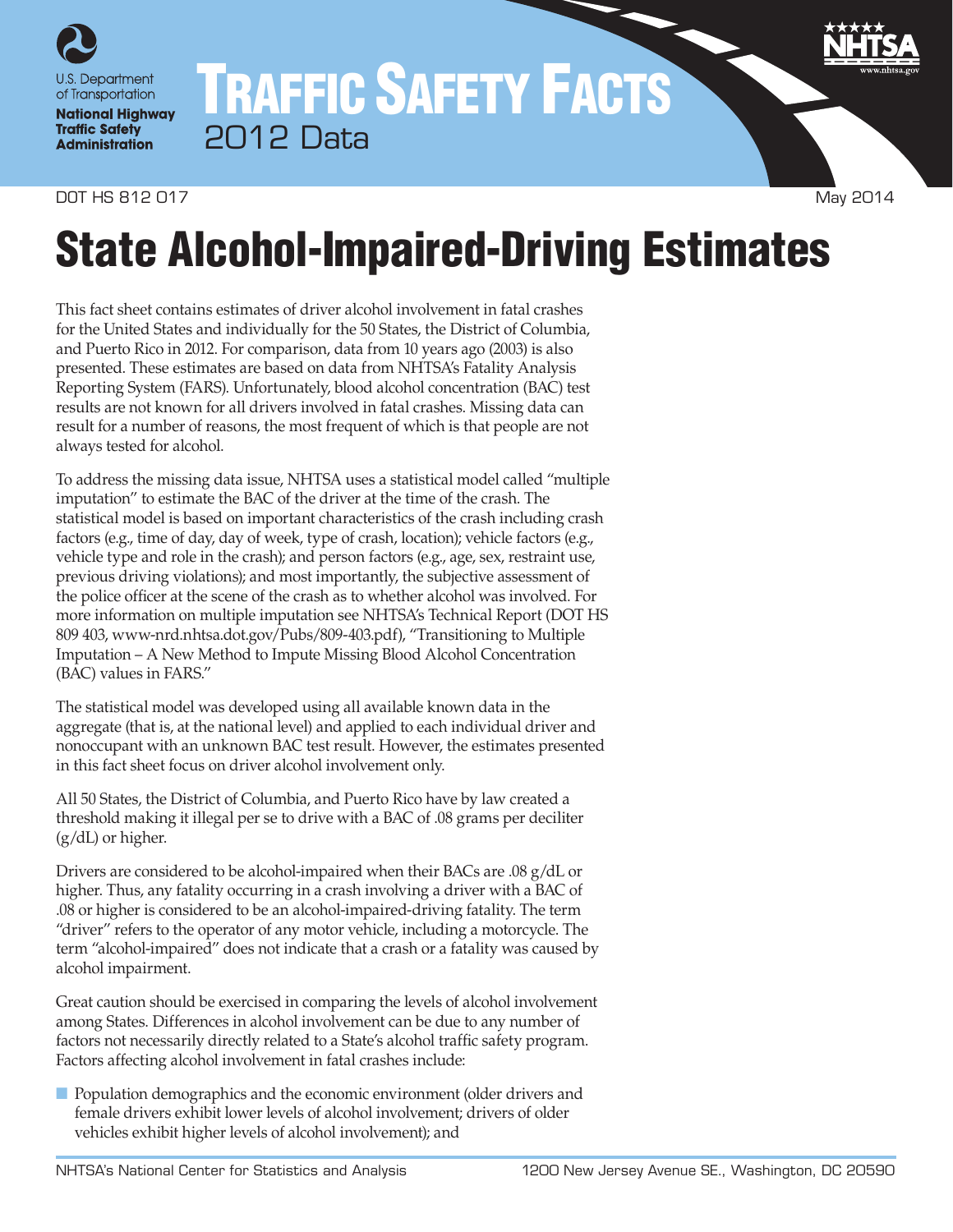### **For more information:**

Information on traffic fatalities is available from the National Center for Statistics and Analysis (NCSA), NVS-424, 1200 New Jersey Avenue SE., Washington, DC 20590. NCSA can be contacted on 800-934-8517 or via the following e-mail address: [ncsaweb@dot.gov](mailto:ncsaweb%40dot.gov?subject=). General information on highway traffic safety can be accessed by Internet users at [www.nhtsa.gov/NCSA](http://www.nhtsa.gov/NCSA). To report a safety-related problem or to inquire about motor vehicle safety information, contact the Vehicle Safety Hotline at 888-327-4236.

Other fact sheets available from the National Center for Statistics and Analysis are *Alcohol- Impaired Driving, Bicyclists and Other Cyclists, Children, Large Trucks, Motorcycles, Occupant Protection, Older Population, Overview, Passenger Vehicles, Pedestrians, Race and Ethnicity, Rural/Urban Comparisons, School Transportation-Related Crashes, Speeding, State Traffic Data,* and *Young Drivers.*  Detailed data on motor vehicle traffic crashes are published annually in *Traffic Safety Facts: A Compilation of Motor Vehicle Crash Data from the Fatality Analysis Reporting System and the General Estimates System.* The fact sheets and annual Traffic Safety Facts report can be accessed online at [www-nrd.nhtsa.dot.gov/CATS/](http://www-nrd.nhtsa.dot.gov/CATS/index.aspx) [index.aspx](http://www-nrd.nhtsa.dot.gov/CATS/index.aspx).



**U.S. Department** of Transportation

**National Highway Traffic Safety Administration** 

■ Types of vehicles (motorcycle riders tend to exhibit the highest levels of alcohol involvement followed by drivers of light trucks; drivers of large trucks tend to exhibit the lowest levels of alcohol involvement).

One of the major differences among States is in the degree of testing for drivers involved in fatal traffic crashes. These differences in testing affect the accuracy and reliability of the estimates presented, and for 2012 range from a low of 10-percent known BACs to a high of 91-percent known BACs. States with higher rates of known BACs yield estimates of fatal crash alcohol involvement with greater accuracy and precision.

## **State-by-State Data Tables**

Tables provided in these sections show estimates of alcohol-impaired driving for the Nation and on a State-by-State basis for 2003 and 2012 using NHTSA's multiple imputation model applied to the FARS data. Estimates for Puerto Rico are not included in the national totals. The estimates presented represent the combination of known and estimated BACs. Estimates in Tables 1 through 4 are presented for four categories:

(1) BAC of .00; (2) BAC of .01 to .07; (3) BAC of .08 or greater (alcohol-impaired); and (4) BAC of .01 or greater.

*Fatalities by Highest Driver BAC in the Crash (Tables 1 and 2)* – Nationwide in 2012, alcohol-impaired driving was involved in 31 percent of traffic fatalities, translating to 10,322 alcohol-impaired-driving fatalities. In 2003, alcohol-impaired driving was also involved in 31 percent of traffic fatalities, however, that percentage represented 13,096 alcohol-impaired-driving fatalities. Tables 1 and 2 provide these comparisons for each State and the Nation as a whole.

*Drivers Involved in Fatal Crashes by BAC of the Driver (Tables 3 and 4)* – Nationwide in 2012, 21 percent (9,678) of the drivers involved in fatal crashes were alcohol-impaired. In 2003, 21 percent (12,035) of the drivers involved in fatal crashes were alcoholimpaired. Tables 3 and 4 provide national and State data for drivers.

*BAC Test Status (Tables 5 through 9)* – This section presents the percentage of drivers involved in fatal crashes where BAC tests were given and the results were in the FARS file. Individual tables are presented for all drivers, fatally injured drivers, and surviving drivers.

Nationwide in 2012, a total of 14,792 (69%) fatally injured drivers out of 21,394 had BAC test results, compared to 70 percent in 2003. For surviving drivers, BAC test results were known for 6,653 (28%) of the 23,943 drivers as compared to 26 percent in 2003. Overall in 2012, FARS contained BAC test results for 21,445 (47%) of the 45,337 drivers involved in fatal crashes, slightly up from 46 percent in 2003. The higher the proportion of drivers with known BAC test results, the more reliable the State estimates.

*State-Level Estimates on a Regional Basis (Table 10)* – For the States in the various NHTSA regions, the following table summarizes the estimated percentages of fatalities that were alcohol-impaired (BAC of .08 or greater) in 2003 and 2012, and the estimated percentage of drivers with BACs of .08 or greater involved in fatal crashes.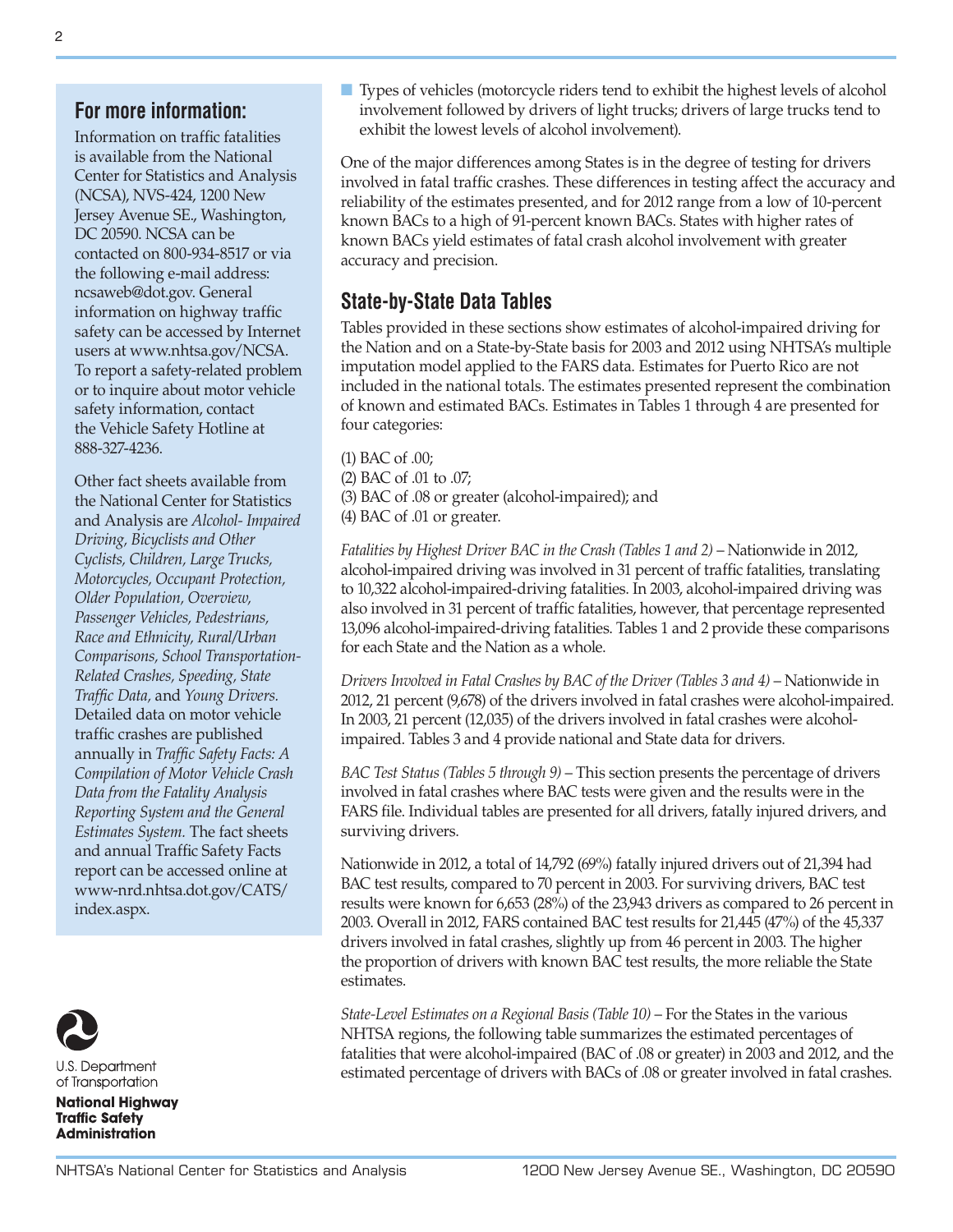#### Table 1 **Fatalities by Highest Driver BAC in the Crash, 2003**

|                      | <b>Total Fatalities*</b> | <b>BAC=.00</b>   |                 |                 | $BAC = .01 - .07$ | $BAC=.08+$       |                 | $BAC=.01+$       |                 |
|----------------------|--------------------------|------------------|-----------------|-----------------|-------------------|------------------|-----------------|------------------|-----------------|
| <b>State</b>         | <b>Number</b>            | <b>Number</b>    | <b>Percent</b>  | <b>Number</b>   | <b>Percent</b>    | <b>Number</b>    | <b>Percent</b>  | <b>Number</b>    | <b>Percent</b>  |
| Alabama              | 1,004                    | 610              | 61              | 51              | 5                 | 341              | $\overline{34}$ | 392              | 39              |
| Alaska               | 98                       | 65               | 66              | 5               | 5                 | 29               | 29              | 33               | 34              |
| Arizona              | 1,118                    | 683              | 61              | $\overline{56}$ | $\overline{5}$    | $\overline{342}$ | $\overline{31}$ | 399              | $\overline{36}$ |
| Arkansas             | 640                      | 399              | 62              | 48              | $\overline{8}$    | 190              | 30              | 239              | $\overline{37}$ |
| California           | 4,224                    | 2,838            | 67              | 230             | $\overline{5}$    | 1,149            | $\overline{27}$ | 1,379            | 33              |
| Colorado             | 642                      | 413              | 64              | $\overline{23}$ | 4                 | 203              | $\overline{32}$ | 226              | 35              |
| Connecticut          | 298                      | 164              | $\overline{55}$ | $\overline{17}$ | 6                 | 115              | $\overline{39}$ | 132              | 44              |
| Delaware             | 142                      | $\overline{88}$  | 62              | 9               | 6                 | 46               | $\overline{32}$ | 54               | $\overline{38}$ |
| Dist of Columbia     | 67                       | $\overline{38}$  | $\overline{56}$ | 4               | 6                 | $\overline{25}$  | $\overline{38}$ | $\overline{29}$  | 44              |
| Florida              | 3,169                    | 2,090            | 66              | 170             | $\overline{5}$    | 907              | 29              | 1,077            | $\overline{34}$ |
| Georgia              | 1,603                    | 1,178            | 73              | 65              | 4                 | 355              | 22              | 420              | 26              |
| Hawaii               | 133                      | 67               | 50              | 18              | 13                | 48               | 36              | 66               | 50              |
| Idaho                | 293                      | 191              | 65              | 16              | $\overline{5}$    | 83               | 28              | 99               | $\overline{34}$ |
| Illinois             | 1,454                    | 874              | 60              | 92              | $6\overline{6}$   | 489              | $\overline{34}$ | 580              | 40              |
| Indiana              | 833                      | 591              | $\overline{71}$ | 38              | $\overline{5}$    | 204              | $\overline{25}$ | 242              | 29              |
| lowa                 | 443                      | 302              | 68              | $\overline{26}$ | $\overline{6}$    | 114              | $\overline{26}$ | 140              | $\overline{31}$ |
| Kansas               | 469                      | 276              | $\overline{59}$ | $\overline{26}$ | $\overline{6}$    | 166              | $\overline{35}$ | 192              | 41              |
| Kentucky             | 928                      | 667              | $\overline{72}$ | $\overline{36}$ | 4                 | 223              | $\overline{24}$ | 259              | $\overline{28}$ |
| Louisiana            | 940                      | 561              | 60              | 42              | 4                 | 336              | $\overline{36}$ | 378              | $\overline{40}$ |
| <b>Maine</b>         | 207                      | 136              | 66              | 6               | $\overline{3}$    | 65               | $\overline{31}$ | $\overline{71}$  | $\overline{34}$ |
| Maryland             | 650                      | 400              | $\overline{62}$ | 63              | 10                | 187              | $\overline{29}$ | 250              | $\overline{38}$ |
| Massachusetts        | 462                      | 267              | 58              | 37              | 8                 | 156              | 34              | 194              | 42              |
| Michigan             | 1,283                    | 858              | 67              | 83              | $\overline{6}$    | 340              | 26              | 423              | 33              |
| Minnesota            | 655                      | 394              | 60              | 44              | $\overline{7}$    | 212              | 32              | 256              | 39              |
| Mississippi          | 872                      | 563              | 65              | 31              | 4                 | 278              | 32              | 309              | 35              |
| Missouri             | 1,232                    | 754              | 61              | 78              | 6                 | 394              | $\overline{32}$ | 472              | $\overline{38}$ |
| Montana              | 262                      | 140              | $\overline{53}$ | 19              | 7                 | 103              | $\overline{39}$ | 122              | 47              |
| Nebraska             | 293                      | 176              | 60              | $\overline{22}$ | 7                 | 95               | $\overline{32}$ | 116              | 40              |
| Nevada               | 368                      | 223              | 61              | $\overline{24}$ | 7                 | 121              | $\overline{33}$ | 145              | $\overline{39}$ |
| <b>New Hampshire</b> | 127                      | $\overline{80}$  | 63              | 10              | $\overline{8}$    | $\overline{36}$  | $\overline{29}$ | 46               | $\overline{36}$ |
| New Jersey           | 733                      | 499              | 68              | $\overline{39}$ | $\overline{5}$    | 195              | $\overline{27}$ | 235              | $\overline{32}$ |
| <b>New Mexico</b>    | 439                      | 259              | 59              | $\overline{30}$ | $\overline{7}$    | 144              | $\overline{33}$ | 174              | 40              |
| <b>New York</b>      | 1,493                    | 1,031            | 69              | 65              | 4                 | 395              | 26              | 460              | 31              |
| North Carolina       | 1,553                    | 1,075            | 69              | $\overline{72}$ | $\overline{5}$    | 403              | 26              | 475              | $\overline{31}$ |
| North Dakota         | 105                      | 52               | 50              | $\overline{7}$  | $\overline{6}$    | 46               | 44              | $\overline{53}$  | 50              |
| Ohio                 | 1,274                    | 835              | $\overline{66}$ | 67              | $\overline{5}$    | 370              | $\overline{29}$ | 437              | $\overline{34}$ |
| Oklahoma             | $\overline{671}$         | 424              | $\overline{63}$ | $\overline{36}$ | $\overline{5}$    | $\overline{212}$ | $\overline{32}$ | $\overline{247}$ | $\overline{37}$ |
| Oregon               | $\overline{512}$         | 323              | 63              | $\overline{31}$ | 6                 | 158              | $\overline{31}$ | 188              | $\overline{37}$ |
| Pennsylvania         | 1,577                    | 1,001            | 63              | $\overline{77}$ | $\overline{5}$    | 496              | $\overline{31}$ | 573              | $\overline{36}$ |
| Rhode Island         | 104                      | 49               | 47              | 6               | $\overline{5}$    | 50               | 48              | 55               | 53              |
| South Carolina       | 969                      | $\overline{517}$ | 53              | 64              | $\overline{7}$    | 389              | 40              | 453              | 47              |
| South Dakota         | 203                      | 105              | 52              | 8               | 4                 | 82               | 40              | 89               | 44              |
| Tennessee            | 1,193                    | 778              | 65              | 43              | 4                 | 370              | 31              | 413              | 35              |
| Texas                | 3,821                    | 2,187            | 57              | 223             | 6                 | 1,405            | 37              | 1,628            | 43              |
| Utah                 | 309                      | 265              | 86              | 8               | $\overline{3}$    | 36               | 12              | 44               | 14              |
| Vermont              | 69                       | 41               | 60              | 7               | $\overline{9}$    | 21               | 31              | 28               | 40              |
| Virginia             | 943                      | 609              | 65              | 52              | 6                 | 281              | $\overline{30}$ | 333              | 35              |
| Washington           | 600                      | 365              | 61              | $\overline{30}$ | $\overline{5}$    | $\overline{203}$ | $\overline{34}$ | 233              | $\overline{39}$ |
| West Virginia        | 394                      | 253              | 64              | $\overline{21}$ | $\overline{5}$    | 118              | $\overline{30}$ | 139              | $\overline{35}$ |
| Wisconsin            | 848                      | 473              | $\overline{56}$ | 46              | $\overline{5}$    | 324              | $\overline{38}$ | 370              | 44              |
| Wyoming              | 165                      | 106              | 64              | $\overline{13}$ | $\overline{8}$    | 46               | $\overline{28}$ | 59               | 36              |
| <b>National</b>      | 42,884                   | 27,328           | 64              | 2,327           | $\overline{5}$    | 13,096           | $\overline{31}$ | 15,423           | $\overline{36}$ |
| <b>Puerto Rico</b>   | 495                      | 293              | $\overline{59}$ | 45              | $\overline{9}$    | 157              | $\overline{32}$ | 202              | 41              |
|                      |                          |                  |                 |                 |                   |                  |                 |                  |                 |

\*Includes fatalities in crashes in which there was no driver coded.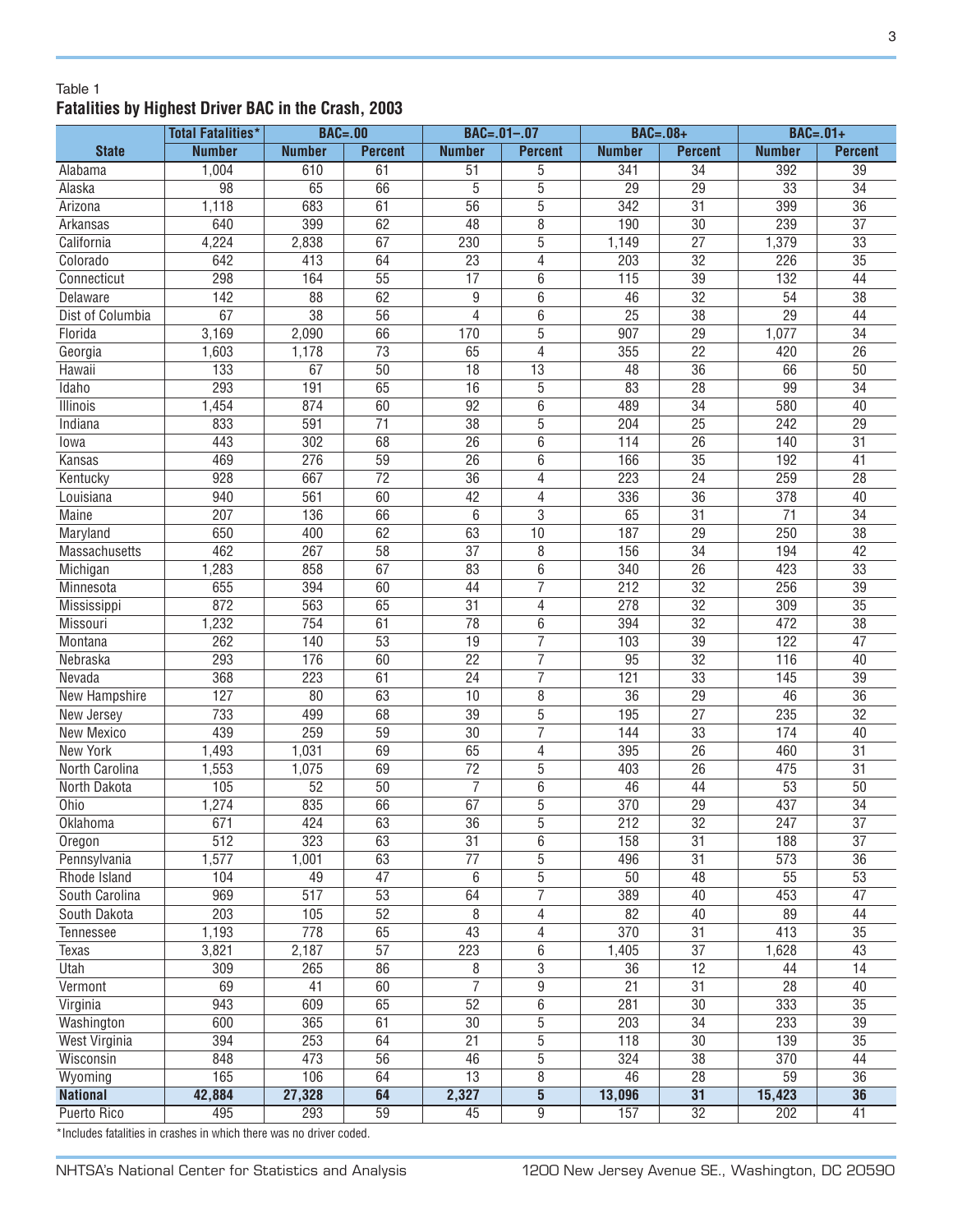#### Table 2 **Fatalities by Highest Driver BAC in the Crash, 2012**

|                      | <b>Total Fatalities*</b> | <b>BAC=.00</b>  |                 |                 | $BAC = .01 - .07$ | $BAC=.08+$       |                 | $BAC=.01+$      |                 |
|----------------------|--------------------------|-----------------|-----------------|-----------------|-------------------|------------------|-----------------|-----------------|-----------------|
| <b>State</b>         | <b>Number</b>            | <b>Number</b>   | <b>Percent</b>  | <b>Number</b>   | <b>Percent</b>    | <b>Number</b>    | <b>Percent</b>  | <b>Number</b>   | <b>Percent</b>  |
| Alabama              | 865                      | 570             | 66              | 35              | 4                 | 257              | 30              | 293             | 34              |
| Alaska               | $\overline{59}$          | 44              | $\overline{74}$ | $\mathbf{0}$    | 1                 | $\overline{15}$  | $\overline{25}$ | $\overline{15}$ | $\overline{26}$ |
| Arizona              | 825                      | 534             | 65              | 40              | 5                 | $\overline{227}$ | $\overline{28}$ | 268             | $\overline{32}$ |
| Arkansas             | 552                      | 378             | 68              | $\overline{28}$ | 5                 | 143              | $\overline{26}$ | 171             | $\overline{31}$ |
| California           | 2,857                    | 1,911           | 67              | 134             | 5                 | 802              | 28              | 936             | 33              |
| Colorado             | 472                      | 303             | 64              | 35              | 7                 | 133              | 28              | 167             | 35              |
| Connecticut          | 236                      | 134             | 57              | 13              | 5                 | 85               | 36              | 98              | 41              |
| Delaware             | 114                      | 68              | 60              | $\overline{12}$ | 10                | $\overline{34}$  | 30              | 46              | 40              |
| Dist of Columbia     | 15                       | 10              | 68              | 1               | 5                 | 4                | $\overline{27}$ | 5               | $\overline{32}$ |
| Florida              | 2,424                    | 1,601           | 66              | 121             | $\overline{5}$    | 697              | $\overline{29}$ | 818             | $\overline{34}$ |
| Georgia              | 1,192                    | 832             | $\overline{70}$ | 56              | 5                 | 301              | $\overline{25}$ | 357             | $\overline{30}$ |
| Hawaii               | 126                      | 69              | $\overline{55}$ | 4               | $\overline{3}$    | $\overline{51}$  | 41              | $\overline{56}$ | $\overline{44}$ |
| Idaho                | 184                      | 124             | 67              | $\overline{7}$  | $\overline{4}$    | 54               | $\overline{29}$ | 60              | $\overline{33}$ |
| Illinois             | 956                      | 561             | $\overline{59}$ | $\overline{72}$ | $\overline{8}$    | 321              | $\overline{34}$ | 393             | $\overline{41}$ |
| Indiana              | 779                      | 518             | 66              | 31              | 4                 | 228              | 29              | 259             | 33              |
| lowa                 | 365                      | 260             | 71              | $\overline{14}$ | 4                 | 92               | $\overline{25}$ | 106             | $\overline{29}$ |
| Kansas               | 405                      | 284             | 70              | 20              | 5                 | 98               | 24              | 117             | $\overline{29}$ |
| Kentucky             | 746                      | 553             | 74              | $\overline{23}$ | $\overline{3}$    | 168              | $\overline{23}$ | 191             | $\overline{26}$ |
| Louisiana            | 722                      | 451             | 62              | 29              | 4                 | 241              | 33              | 270             | $\overline{37}$ |
| <b>Maine</b>         | 164                      | 102             | 62              | $\overline{13}$ | 8                 | 49               | $\overline{30}$ | 62              | $\overline{38}$ |
| Maryland             | 505                      | 316             | 63              | $\overline{29}$ | 6                 | 160              | $\overline{32}$ | 189             | $\overline{37}$ |
| Massachusetts        | 349                      | 202             | $\overline{58}$ | $\overline{22}$ | 6                 | 123              | $\overline{35}$ | 146             | $\overline{42}$ |
| Michigan             | 938                      | 626             | 67              | $\overline{51}$ | 5                 | 259              | $\overline{28}$ | 311             | 33              |
| Minnesota            | 395                      | 261             | 66              | $\overline{17}$ | 4                 | 114              | $\overline{29}$ | 131             | 33              |
| Mississippi          | 582                      | 382             | 66              | 21              | 4                 | 179              | 31              | 200             | 34              |
| Missouri             | 826                      | 490             | 59              | 46              | 6                 | 280              | 34              | 326             | 40              |
| Montana              | 205                      | 97              | 48              | 18              | 9                 | 89               | 44              | 108             | 52              |
| Nebraska             | 212                      | 123             | 58              | 15              | $\overline{7}$    | 74               | $\overline{35}$ | 89              | 42              |
| Nevada               | 258                      | 159             | 62              | 17              | 7                 | 82               | $\overline{32}$ | 99              | $\overline{38}$ |
| <b>New Hampshire</b> | 108                      | $\overline{71}$ | 66              | 4               | 4                 | $\overline{32}$  | $\overline{30}$ | $\overline{37}$ | $\overline{34}$ |
| New Jersey           | 589                      | 377             | 64              | 48              | $\overline{8}$    | 164              | $\overline{28}$ | 211             | $\overline{36}$ |
| <b>New Mexico</b>    | 365                      | 251             | 69              | $\overline{17}$ | $\overline{5}$    | $\overline{97}$  | $\overline{27}$ | 113             | $\overline{31}$ |
| <b>New York</b>      | 1,168                    | 746             | 64              | $\overline{78}$ | $\overline{7}$    | 344              | $\overline{29}$ | 422             | $\overline{36}$ |
| North Carolina       | 1,292                    | 828             | 64              | 58              | 4                 | 402              | $\overline{31}$ | 460             | $\overline{36}$ |
| North Dakota         | 170                      | 84              | 49              | $\overline{14}$ | 8                 | $\overline{72}$  | $\overline{42}$ | 86              | $\overline{51}$ |
| Ohio                 | 1,123                    | 690             | 61              | $\overline{45}$ | 4                 | 385              | $\overline{34}$ | 430             | $\overline{38}$ |
| Oklahoma             | 708                      | 470             | 66              | $\overline{32}$ | 5                 | 205              | 29              | 238             | $\overline{34}$ |
| Oregon               | 336                      | 233             | 69              | 17              | 5                 | 86               | $\overline{26}$ | 103             | 31              |
| Pennsylvania         | 1,310                    | 849             | 65              | 52              | 4                 | 408              | 31              | 460             | 35              |
| Rhode Island         | 64                       | $\overline{35}$ | 55              | $\overline{5}$  | $\overline{7}$    | $\overline{24}$  | $\overline{38}$ | $\overline{29}$ | 45              |
| South Carolina       | 863                      | 456             | 53              | 48              | 6                 | 358              | 41              | 405             | 47              |
| South Dakota         | 133                      | 79              | 59              | 9               | 6                 | 45               | 33              | 53              | 40              |
| Tennessee            | 1,014                    | 666             | 66              | 53              | 5                 | 295              | $\overline{29}$ | 348             | 34              |
| <b>Texas</b>         | 3,398                    | 1,892           | 56              | 202             | 6                 | 1,296            | 38              | 1,498           | 44              |
| Utah                 | 217                      | 176             | 81              | 8               | 4                 | 34               | 16              | 42              | 19              |
| Vermont              | 77                       | 50              | 65              | $\overline{c}$  | 3                 | 23               | 30              | 25              | 33              |
| Virginia             | 777                      | 521             | 67              | 44              | $6\,$             | 211              | 27              | 255             | 33              |
| Washington           | 444                      | 281             | 63              | 14              | $\overline{3}$    | 145              | 33              | 160             | 36              |
| West Virginia        | 339                      | 235             | 69              | 9               | $\overline{3}$    | 95               | 28              | 104             | 31              |
| Wisconsin            | 615                      | 381             | 62              | $\overline{34}$ | 6                 | 200              | 33              | 234             | 38              |
|                      | 123                      | 81              | 66              | $\overline{2}$  | $\overline{2}$    | 40               | $\overline{32}$ | 42              | $\overline{34}$ |
| Wyoming              |                          |                 | 64              |                 | $\overline{5}$    | 10,322           | $\overline{31}$ |                 | 36              |
| <b>National</b>      | 33,561                   | 21,411          | 63              | 1,719           | $\overline{7}$    |                  | $\overline{30}$ | 12,041          | $\overline{37}$ |
| Puerto Rico          | $\overline{347}$         | 220             |                 | $\overline{23}$ |                   | 104              |                 | 128             |                 |

\*Includes fatalities in crashes in which there was no driver coded.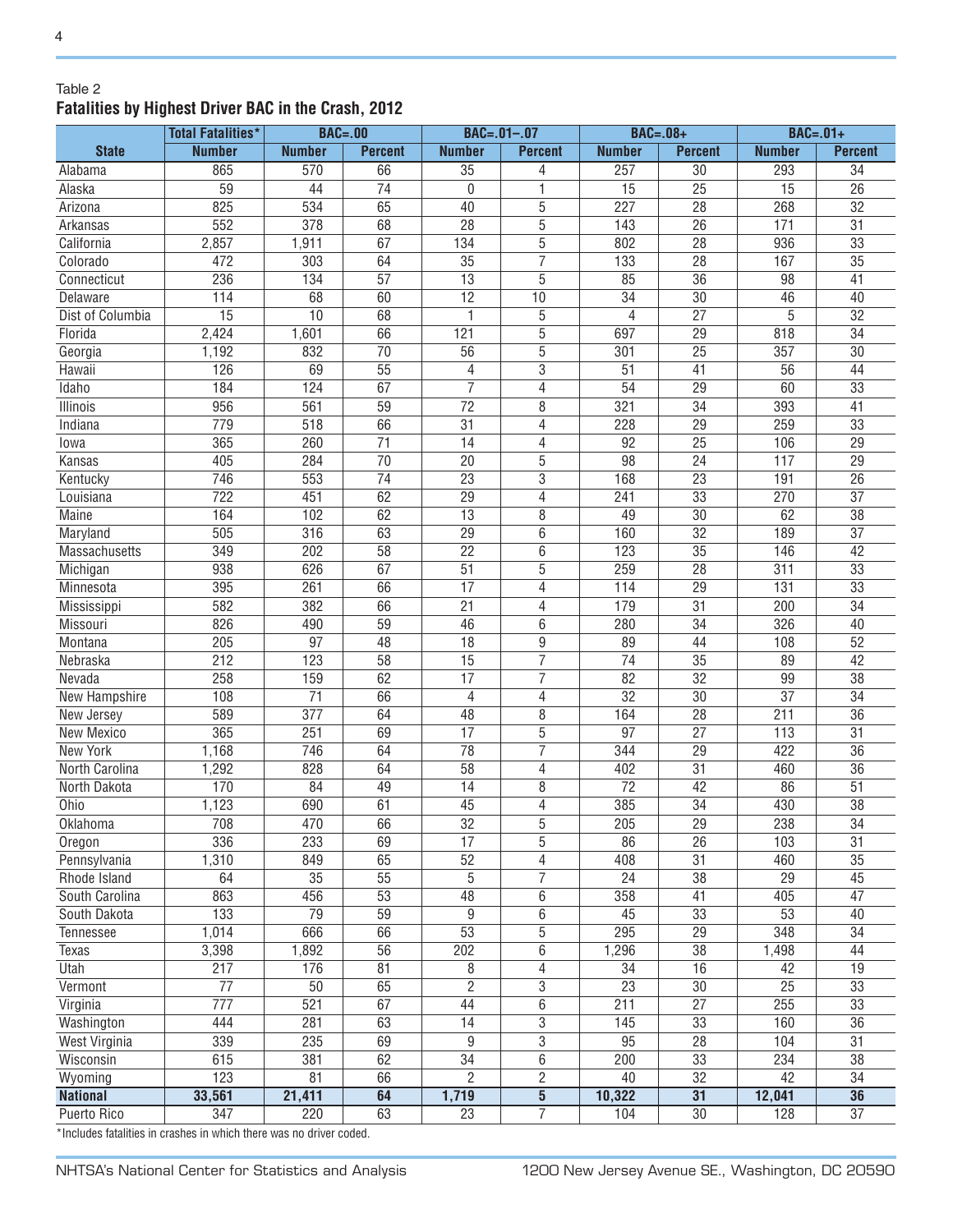#### Table 3 **Drivers Involved in Fatal Crashes by BAC of the Driver, 2003**

|                      | <b>Total Drivers</b> | $BAC = .00$     |                                    |                                    | $BAC = .01 - .07$       | $BAC=.08+$       |                                    | $BAC=.01+$      |                 |
|----------------------|----------------------|-----------------|------------------------------------|------------------------------------|-------------------------|------------------|------------------------------------|-----------------|-----------------|
| <b>State</b>         | <b>Involved</b>      | <b>Number</b>   | <b>Percent</b>                     | <b>Number</b>                      | <b>Percent</b>          | <b>Number</b>    | <b>Percent</b>                     | <b>Number</b>   | <b>Percent</b>  |
| Alabama              | 1,375                | 1,020           | 74                                 | 46                                 | 3                       | 310              | $\overline{23}$                    | 355             | $\overline{26}$ |
| Alaska               | 125                  | 95              | $\overline{76}$                    | 4                                  | 3                       | 26               | $\overline{21}$                    | 30              | $\overline{24}$ |
| Arizona              | 1,473                | 1,108           | $\overline{75}$                    | 59                                 | $\overline{4}$          | 306              | $\overline{21}$                    | 365             | $\overline{25}$ |
| Arkansas             | 819                  | 609             | 74                                 | 42                                 | 5                       | 168              | 21                                 | 210             | 26              |
| California           | 5,688                | 4,435           | 78                                 | 229                                | $\overline{4}$          | 1,024            | 18                                 | 1,253           | $\overline{22}$ |
| Colorado             | 876                  | 658             | $\overline{75}$                    | $\overline{27}$                    | $\overline{3}$          | 191              | $\overline{22}$                    | 218             | $\overline{25}$ |
| Connecticut          | 399                  | 269             | 67                                 | 20                                 | 5                       | 111              | $\overline{28}$                    | 130             | $\overline{33}$ |
| Delaware             | 233                  | 176             | $\overline{75}$                    | 9                                  | $\overline{4}$          | 48               | $\overline{21}$                    | $\overline{58}$ | $\overline{25}$ |
| Dist of Columbia     | $\overline{97}$      | 68              | 70                                 | 4                                  | $\overline{4}$          | 25               | 25                                 | $\overline{29}$ | 30              |
| Florida              | 4,413                | 3,388           | $\overline{77}$                    | 179                                | $\overline{4}$          | 846              | 19                                 | 1,025           | 23              |
| Georgia              | 2,264                | 1,873           | 83                                 | 63                                 | $\overline{3}$          | 328              | 15                                 | 391             | 17              |
| Hawaii               | 164                  | 110             | 67                                 | 14                                 | 9                       | 40               | 25                                 | 54              | 33              |
| Idaho                | 355                  | 268             | 76                                 | $\overline{12}$                    | 3                       | $\overline{75}$  | 21                                 | 87              | $\overline{24}$ |
| Illinois             | 2,002                | 1,477           | 74                                 | 80                                 | 4                       | 445              | 22                                 | 525             | 26              |
| Indiana              | 1,241                | 1,017           | 82                                 | 38                                 | 3                       | 186              | 15                                 | 224             | 18              |
| lowa                 | 564                  | 441             | 78                                 | 23                                 | 4                       | 100              | 18                                 | 123             | 22              |
| Kansas               | 646                  | 466             | 72                                 | 28                                 | 4                       | 153              | 24                                 | 180             | 28              |
| Kentucky             | 1,287                | 1,049           | 81                                 | 33                                 | 3                       | 205              | 16                                 | 238             | 19              |
| Louisiana            | 1,251                | 896             | $\overline{72}$                    | 46                                 | 4                       | 309              | $\overline{25}$                    | 355             | 28              |
| Maine                | 284                  | 219             | 77                                 | 6                                  | $\overline{2}$          | 58               | 21                                 | 65              | 23              |
| Maryland             | 998                  | 762             | 76                                 | 61                                 | 6                       | 175              | 18                                 | 236             | 24              |
| Massachusetts        | 615                  | 428             | 70                                 | 37                                 | 6                       | 151              | 24                                 | 187             | 30              |
| Michigan             | 1,873                | 1,479           | 79                                 | 78                                 | 4                       | 316              | 17                                 | 394             | $\overline{21}$ |
| Minnesota            | 873                  | 636             | 73                                 | 43                                 | 5                       | 193              | 22                                 | 237             | $\overline{27}$ |
| Mississippi          | 1,121                | 827             | 74                                 | 33                                 | $\overline{3}$          | 261              | 23                                 | 294             | 26              |
| Missouri             | 1,655                | 1,207           | 73                                 | 74                                 | 4                       | 374              | 23                                 | 448             | 27              |
| Montana              | 319                  | 203             | 64                                 | 15                                 | $\overline{5}$          | 101              | $\overline{32}$                    | 116             | 36              |
| Nebraska             | 395                  | 289             | 73                                 | 16                                 | $\overline{4}$          | 90               | $\overline{23}$                    | 106             | 27              |
| Nevada               | 495                  | 361             | $\overline{73}$                    | 26                                 | $\overline{5}$          | 108              | $\overline{22}$                    | 134             | $\overline{27}$ |
| <b>New Hampshire</b> | 166                  | 125             | $\overline{75}$                    | 10                                 | $\overline{6}$          | $\overline{31}$  | $\overline{18}$                    | 41              | $\overline{25}$ |
| New Jersey           | 1,038                | 822             | 79                                 | 43                                 | $\overline{4}$          | 173              | $\overline{17}$                    | 216             | $\overline{21}$ |
| New Mexico           | 500                  | 347             | 69                                 | 26                                 | 5                       | 127              | 25                                 | 153             | 31              |
| New York             | 1,982                | 1,558           | 79                                 | 66                                 | $\overline{3}$          | 357              | 18                                 | 424             | $\overline{21}$ |
| North Carolina       | 2,167                | 1,728           | 80                                 | $\overline{74}$                    | $\overline{3}$          | 365              | $\overline{17}$                    | 439             | 20              |
| North Dakota         | 137                  | 87              | 63                                 | $\overline{7}$                     | $\overline{5}$          | 43               | $\overline{32}$                    | 50              | $\overline{37}$ |
| Ohio                 | 1,863                | 1,444           | $\overline{78}$                    | 64                                 | $\overline{3}$          | 356              | $\overline{19}$                    | 419             | $\overline{22}$ |
| Oklahoma             | 931                  | 705             | 76                                 | 34                                 | $\overline{4}$          | 191              | 21                                 | 226             | 24              |
| Oregon               | 625                  | 464             | $\overline{74}$                    | $\overline{29}$                    | 5                       | 132              | 21                                 | 161             | $\overline{26}$ |
| Pennsylvania         | 2,220                | 1,671           | $\overline{75}$                    | $\overline{82}$                    | $\overline{4}$          | 467              | $\overline{21}$                    | 549             | 25              |
| Rhode Island         | 141                  | 89              | 63                                 | 6                                  | $\overline{4}$          | 46               | 33                                 | 52              | $\overline{37}$ |
| South Carolina       | 1,345                | 906             | 67                                 | 64                                 | $\overline{5}$          | 375              | $\overline{28}$                    | 439             | 33              |
| South Dakota         | 220                  | 142             | 65                                 | $\overline{10}$                    | $\overline{4}$          | 68               | $\overline{31}$                    | 78              | $\overline{35}$ |
| Tennessee            | 1,615                | 1,235           | 76                                 | 42                                 | 3                       | 338              | $\overline{21}$                    | 380             | 24              |
| Texas                | 5,224                | 3,709           | $\overline{71}$                    | 226                                | $\overline{4}$          | 1,289            | $\overline{25}$                    | 1,515           | $\overline{29}$ |
| Utah                 | 377                  | 339             | 90                                 | 7                                  | $\overline{2}$          | 32               | 8                                  | 38              | 10              |
| Vermont              | 98                   | $\overline{73}$ | $\overline{75}$                    | 6                                  | $\overline{6}$          | 19               | $\overline{20}$                    | $\overline{25}$ | $\overline{25}$ |
| Virginia             | 1,305                | 994             | $\overline{76}$                    | 50                                 | $\overline{4}$          | $\overline{261}$ | 20                                 | 311             | 24              |
|                      |                      |                 |                                    |                                    |                         |                  |                                    |                 |                 |
| Washington           | 793<br>542           | 578<br>412      | 73<br>$\overline{76}$              | $\overline{33}$<br>$\overline{20}$ | $\overline{4}$          | 183              | $\overline{23}$<br>$\overline{20}$ | 215             | 27              |
| West Virginia        |                      |                 |                                    |                                    | 4                       | 110              | $\overline{27}$                    | 130             | 24              |
| Wisconsin            | 1,131                | 779             | 69                                 | 42<br>$\overline{12}$              | 4                       | 310              |                                    | 352             | 31              |
| Wyoming              | 197                  | 146             | $\overline{74}$<br>$\overline{76}$ |                                    | 6                       | 39               | 20                                 | 51              | 26              |
| <b>U.S. Total</b>    | 58,517               | 44,187          |                                    | 2,295                              | $\overline{\mathbf{4}}$ | 12,035           | $\overline{21}$                    | 14,330          | $\overline{24}$ |
| <b>Puerto Rico</b>   | 647                  | 446             | 69                                 | 47                                 | $\overline{7}$          | 154              | $\overline{24}$                    | 201             | $\overline{31}$ |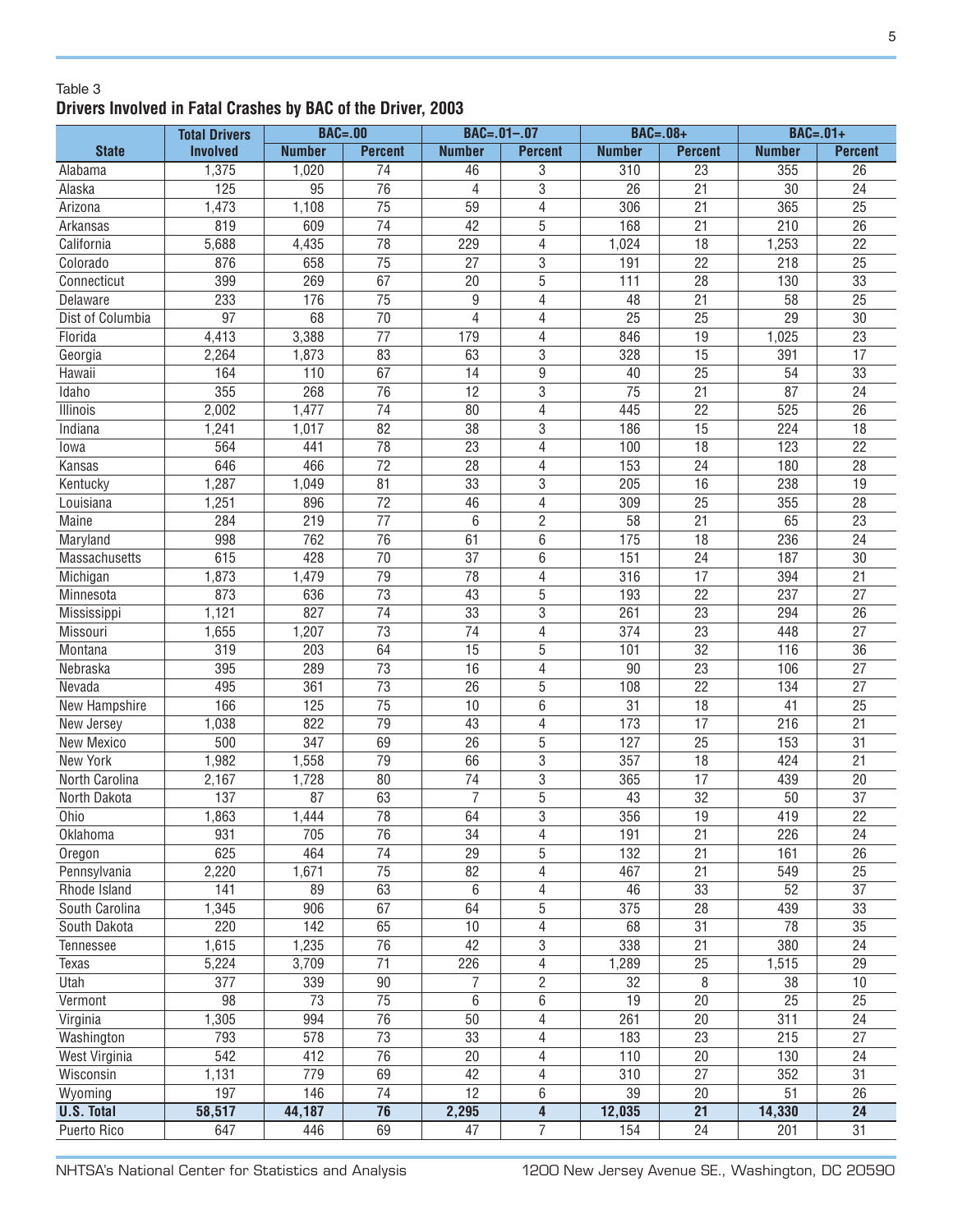#### Table 4 **Drivers Involved in Fatal Crashes by BAC of the Driver, 2012**

|                    | <b>Total Drivers</b> |                 | <b>BAC=.00</b>                     |                      | $BAC = .01 - .07$                | $BAC=.08+$      |                       | $BAC=.01+$             |                                    |
|--------------------|----------------------|-----------------|------------------------------------|----------------------|----------------------------------|-----------------|-----------------------|------------------------|------------------------------------|
| <b>State</b>       | <b>Involved</b>      | <b>Number</b>   | <b>Percent</b>                     | <b>Number</b>        | <b>Percent</b>                   | <b>Number</b>   | <b>Percent</b>        | <b>Number</b>          | <b>Percent</b>                     |
| Alabama            | 1,214                | 928             | 76                                 | 36                   | 3                                | 249             | 21                    | 286                    | 24                                 |
| Alaska             | 83                   | 70              | 84                                 | $\mathbf{0}$         | 0                                | 13              | 16                    | 13                     | 16                                 |
| Arizona            | 1,088                | 836             | $\overline{77}$                    | 40                   | 4                                | 212             | $\overline{20}$       | 252                    | $\overline{23}$                    |
| Arkansas           | 734                  | 578             | $\overline{79}$                    | 26                   | 4                                | 130             | $\overline{18}$       | 156                    | $\overline{21}$                    |
| California         | 3,811                | 2,943           | $\overline{77}$                    | 132                  | 3                                | 737             | 19                    | 868                    | $\overline{23}$                    |
| Colorado           | 630                  | 475             | $\overline{75}$                    | 31                   | 5                                | 125             | $\overline{20}$       | 156                    | $\overline{25}$                    |
| Connecticut        | 332                  | 238             | $\overline{72}$                    | $\overline{13}$      | 4                                | 81              | $\overline{24}$       | 94                     | $\overline{28}$                    |
| Delaware           | 146                  | 102             | $\overline{70}$                    | $\overline{12}$      | 8                                | $\overline{32}$ | $\overline{22}$       | 44                     | $\overline{30}$                    |
| Dist of Columbia   | $\overline{20}$      | $\overline{16}$ | $\overline{78}$                    | 1                    | 4                                | 4               | 19                    | 5                      | $\overline{23}$                    |
| Florida            | 3,412                | 2,630           | $\overline{77}$                    | 132                  | 4                                | 650             | $\overline{19}$       | 783                    | $\overline{23}$                    |
| Georgia            | 1,676                | 1,329           | 79                                 | 64                   | 4                                | 284             | $\overline{17}$       | 347                    | 21                                 |
| Hawaii             | 175                  | 122             | 70                                 | 6                    | 4                                | 47              | $\overline{27}$       | 53                     | 30                                 |
| Idaho              | 244                  | 187             | $\overline{77}$                    | 6                    | $\overline{2}$                   | 51              | 21                    | 57                     | 23                                 |
| Illinois           | 1,322                | 937             | $\overline{71}$                    | 71                   | 5                                | 315             | 24                    | 386                    | $\overline{29}$                    |
| Indiana            | 1,107                | 859             | $\overline{78}$                    | 30                   | 3                                | 218             | 20                    | 248                    | $\overline{22}$                    |
| lowa               | 491                  | 394             | 80                                 | 13                   | 3                                | 83              | $\overline{17}$       | 97                     | 20                                 |
| Kansas             | $\overline{527}$     | 417             | $\overline{79}$                    | $\overline{17}$      | $\overline{3}$                   | 93              | 18                    | 110                    | 21                                 |
| Kentucky           | 1,023                | 846             | 83                                 | 22                   | $\mathbf{2}$                     | 155             | 15                    | 177                    | 17                                 |
| Louisiana          | 944                  | 694             | $\overline{74}$                    | 34                   | 4                                | 216             | 23                    | 250                    | 26                                 |
| Maine              | 215                  | 159             | $\overline{74}$                    | 13                   | 6                                | 43              | 20                    | 56                     | 26                                 |
| Maryland           | 702                  | 534             | $\overline{76}$                    | 27                   | 4                                | 141             | 20                    | 168                    | 24                                 |
| Massachusetts      | 449                  | 307             | 68                                 | 24                   | 5                                | 118             | 26                    | 143                    | 32                                 |
| Michigan           | 1,325                | 1,031           | 78                                 | 54                   | 4                                | 241             | 18                    | 294                    | 22                                 |
| Minnesota          | 537                  | 415             | 77                                 | 16                   | 3                                | 106             | 20                    | 122                    | 23                                 |
| Mississippi        | 684                  | 502             | 73                                 | 21                   | 3                                | 161             | 24                    | 182                    | 27                                 |
| Missouri           | 1,096                | 778             | 71                                 | 48                   | 4                                | 270             | 25                    | 319                    | 29                                 |
| Montana            | 250                  | 149             | 59                                 | 17                   | 7                                | 84              | 34                    | 101                    | 41                                 |
| Nebraska           | 284                  | 198             | 70                                 | 14                   | 5                                | 71              | $\overline{25}$       | 86                     | 30                                 |
| Nevada             | 355                  | 266             | 75                                 | 12                   | 3                                | 77              | 22                    | 89                     | 25                                 |
| New Hampshire      | 147                  | 112             | 76                                 | 5                    | $\overline{3}$                   | 30              | 20                    | 35                     | 24                                 |
| New Jersey         | 816                  | 611             | 75                                 | 46                   | 6                                | 159             | 19                    | 205                    | $\overline{25}$                    |
| New Mexico         | 471                  | 365             | 78                                 | 14                   | 3                                | 92              | 20                    | 106                    | $\overline{22}$                    |
| New York           | 1,569                | 1,157           | 74                                 | 78                   | $\overline{5}$                   | 334             | 21                    | 412                    | 26                                 |
| North Carolina     | 1,732                | 1,281           | 74                                 | 65                   | 4                                | 386             | 22                    | 451                    | 26                                 |
| North Dakota       | 218                  | 137             | 63                                 | 16                   | 7                                | 66              | 30                    | 81                     | 37                                 |
| Ohio               | 1,573                | 1,173           | $\overline{75}$                    | 50                   | 3                                | 350             | $\overline{22}$       | 401                    | $\overline{25}$                    |
| Oklahoma           | 939                  | 719             | 77                                 | 28                   | 3                                | 193             | 21                    | 221                    | 23                                 |
| Oregon             | 426                  | 330             | $\overline{78}$                    | 16                   | 4                                | 79              | 19                    | 96                     | $\overline{22}$                    |
| Pennsylvania       | 1,797                | 1,352           | 75                                 | 56                   | 3                                | 389             | $\overline{22}$       | 445                    | $\overline{25}$                    |
| Rhode Island       | 87                   | 57              | 66                                 | $\sqrt{5}$           | 6                                | 25              | 29                    | 30                     | 34                                 |
| South Carolina     | 1,153                | 753             | 65                                 | $\overline{55}$      | $\overline{5}$                   | 345             | 30                    | 400                    | $\overline{35}$                    |
| South Dakota       | 174                  | 129             | 74                                 | 8                    | 4                                | $\overline{38}$ | 22                    | 45                     | 26                                 |
| Tennessee          | 1,365                | 1,042           | $\overline{76}$                    | $\overline{51}$      | 4                                | 272             | 20                    | 324                    | $\overline{24}$                    |
| Texas              | 4,564                | 3,142           | 69                                 | 207                  | 5                                | 1,215           | 27                    | 1,422                  | 31                                 |
| Utah               | 295                  | 254             | 86                                 | 8                    | 3                                | 32              | 11                    | 41                     | 14                                 |
| Vermont            | 96                   | $\overline{72}$ | $\overline{75}$                    | $\overline{2}$       | $\overline{2}$                   | $\overline{22}$ | $\overline{23}$       | 24                     | $\overline{25}$                    |
| Virginia           | 1,026                | 784             | $\overline{76}$                    | 43                   | $\overline{4}$                   | 199             | 19                    | 242                    | 24                                 |
|                    |                      |                 |                                    |                      |                                  |                 |                       |                        |                                    |
| Washington         | 596<br>450           | 449<br>352      | $\overline{75}$<br>$\overline{78}$ | 14<br>$\overline{9}$ | $\overline{2}$<br>$\overline{2}$ | 133<br>89       | $\overline{22}$<br>20 | 147<br>$\overline{98}$ | $\overline{25}$<br>$\overline{22}$ |
| West Virginia      | 806                  |                 | $\overline{74}$                    | $\overline{28}$      |                                  |                 | $\overline{23}$       |                        |                                    |
| Wisconsin          |                      | 596             | $\overline{74}$                    |                      | 3                                | 183             |                       | 210                    | 26                                 |
| Wyoming            | 161                  | 120             |                                    | $\overline{2}$       | 1                                | 39              | 24                    | 41                     | 26                                 |
| <b>U.S. Total</b>  | 45,337               | 33,922          | $\overline{75}$                    | 1,737                | $\overline{\mathbf{4}}$          | 9,678           | $\overline{21}$       | 11,415                 | $\overline{25}$                    |
| <b>Puerto Rico</b> | 432                  | 302             | $\overline{70}$                    | $\overline{27}$      | $\overline{6}$                   | 104             | $\overline{24}$       | 130                    | $\overline{30}$                    |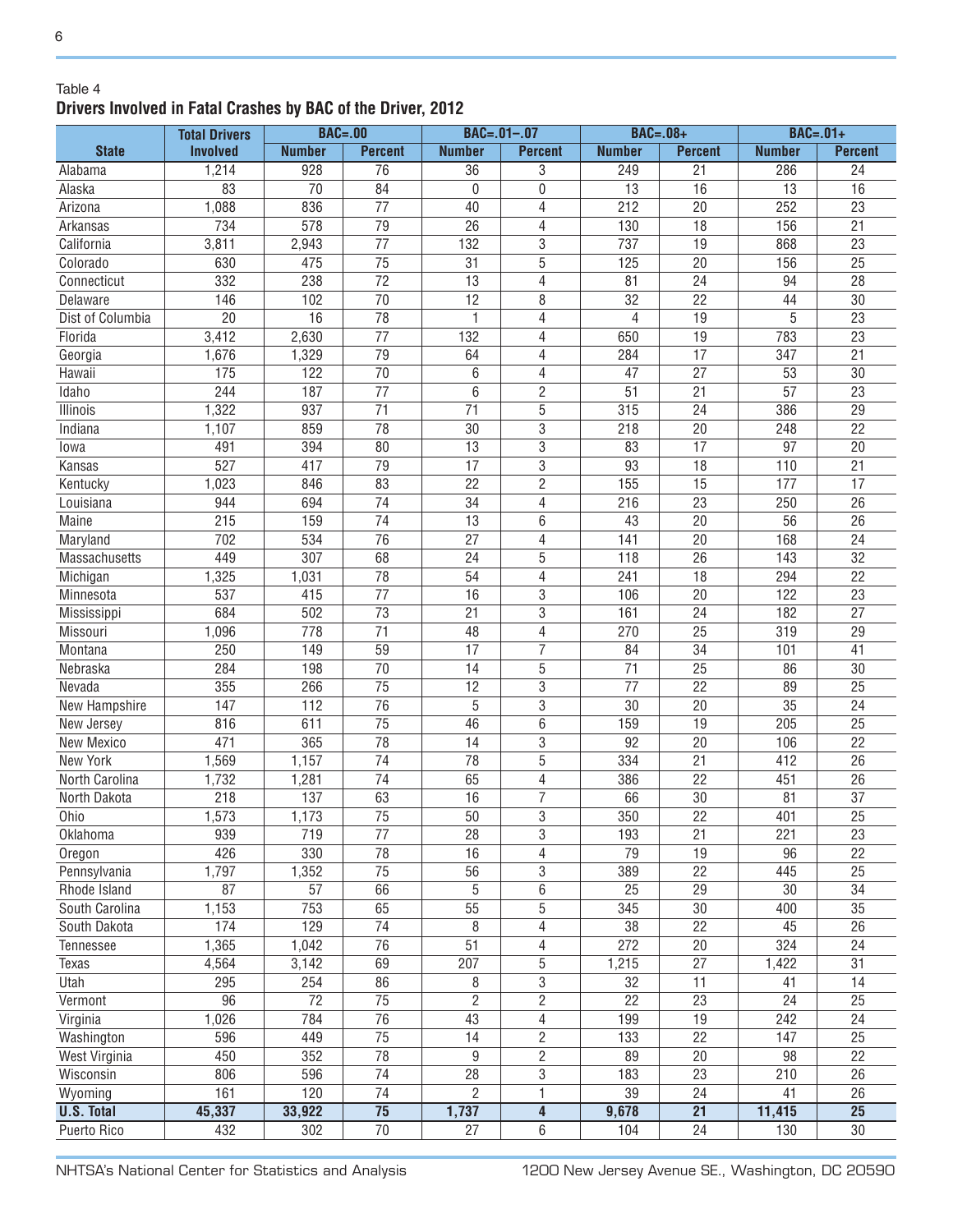#### Table 5 **Driver Fatalities by State and BAC Test Status, 2003**

|                      | <b>Total Driver</b> |                  | <b>Tested With Known Results</b> |                 | <b>Tested With Unknown Results</b> |                  | <b>Not Tested</b> |                 | <b>Unknown if Tested</b> |  |
|----------------------|---------------------|------------------|----------------------------------|-----------------|------------------------------------|------------------|-------------------|-----------------|--------------------------|--|
| <b>State</b>         | <b>Fatalities</b>   | <b>Number</b>    | <b>Percent</b>                   | <b>Number</b>   | <b>Percent</b>                     | <b>Number</b>    | <b>Percent</b>    | <b>Number</b>   | <b>Percent</b>           |  |
| Alabama              | 690                 | 365              | $\overline{53}$                  | 0               | 0                                  | 167              | $\overline{24}$   | 158             | $\overline{23}$          |  |
| Alaska               | 66                  | $\overline{33}$  | $\overline{50}$                  | $\mathbf 0$     | 0                                  | $\overline{32}$  | $\overline{48}$   | 1               | $\overline{2}$           |  |
| Arizona              | 616                 | 323              | $\overline{52}$                  | 119             | $\overline{19}$                    | 10               | $\overline{2}$    | 164             | $\overline{27}$          |  |
| Arkansas             | 444                 | 338              | $\overline{76}$                  | $\mathbf 0$     | 0                                  | 106              | $\overline{24}$   | 0               | 0                        |  |
| California           | 2,267               | 2,033            | $\overline{90}$                  | $\overline{11}$ | 0                                  | 223              | 10                | 0               | 0                        |  |
| Colorado             | 401                 | 354              | 88                               | $\overline{2}$  | 0                                  | 45               | 11                | 0               | 0                        |  |
| Connecticut          | 189                 | 162              | 86                               | 3               | $\overline{2}$                     | $\overline{12}$  | 6                 | $\overline{12}$ | $\overline{6}$           |  |
| <b>Delaware</b>      | 90                  | $\overline{70}$  | 78                               | $\overline{6}$  | 7                                  | $\overline{14}$  | $\overline{16}$   | $\mathbf{0}$    | $\overline{0}$           |  |
| Dist of Columbia     | $\overline{35}$     | 1                | 3                                | $\overline{7}$  | 20                                 | $\overline{17}$  | 49                | 10              | $\overline{29}$          |  |
| Florida              | 1,839               | 1,173            | 64                               | $\overline{29}$ | $\overline{2}$                     | 635              | $\overline{35}$   | $\overline{2}$  | 0                        |  |
| Georgia              | 1,029               | 724              | $\overline{70}$                  | $\overline{73}$ | $\overline{7}$                     | 232              | $\overline{23}$   | 0               | 0                        |  |
| Hawaii               | 69                  | 64               | 93                               | $\sqrt{5}$      | $\overline{7}$                     | $\mathbf{0}$     | $\mathbf{0}$      | 0               | 0                        |  |
| Idaho                | 192                 | 136              | $\overline{71}$                  | 5               | $\overline{3}$                     | 49               | $\overline{26}$   | $\overline{2}$  | 1                        |  |
| <b>Illinois</b>      | 888                 | 787              | 89                               | 1               | 0                                  | 100              | 11                | 0               | 0                        |  |
| Indiana              | 553                 | 353              | 64                               | 4               | 1                                  | 196              | $\overline{35}$   | 0               | 0                        |  |
| lowa                 | 302                 | 125              | 41                               | $\overline{9}$  | $\overline{3}$                     | 168              | $\overline{56}$   | 0               | 0                        |  |
| Kansas               | 309                 | 132              | 43                               | 5               | $\overline{2}$                     | 172              | 56                | 0               | 0                        |  |
| Kentucky             | 640                 | 324              | $\overline{51}$                  | $\overline{20}$ | $\overline{3}$                     | 296              | 46                | $\mathbf{0}$    | 0                        |  |
| Louisiana            | 607                 | 191              | $\overline{31}$                  | 305             | 50                                 | 63               | 10                | 48              | 8                        |  |
| <b>Maine</b>         | 149                 | 127              | 85                               | 2               | 1                                  | 20               | 13                | $\mathbf{0}$    | 0                        |  |
| Maryland             | 382                 | 323              | 85                               | $\overline{3}$  | 1                                  | 5                | 1                 | $\overline{51}$ | $\overline{13}$          |  |
| <b>Massachusetts</b> | 272                 | 165              | 61                               | 29              | $\overline{11}$                    | $\overline{24}$  | 9                 | 54              | $\overline{20}$          |  |
| Michigan             | 802                 | 541              | 67                               | $\overline{31}$ | 4                                  | 230              | $\overline{29}$   | 0               | 0                        |  |
| Minnesota            | 438                 | 385              | $\overline{88}$                  | 1               | 0                                  | $\overline{35}$  | 8                 | $\overline{17}$ | 4                        |  |
| Mississippi          | 619                 | 341              | 55                               | 1               | 0                                  | 276              | 45                | 1               | 0                        |  |
| Missouri             | 841                 | 658              | 78                               | $\overline{2}$  | 0                                  | 124              | $\overline{15}$   | $\overline{57}$ | 7                        |  |
| Montana              | 180                 | 142              | 79                               | 16              | $\overline{9}$                     | 20               | $\overline{11}$   | $\overline{2}$  | 1                        |  |
| Nebraska             | 191                 | 161              | 84                               | $\overline{2}$  | 1                                  | 28               | 15                | $\mathbf 0$     | 0                        |  |
| Nevada               | 202                 | 165              | $\overline{82}$                  | $\overline{6}$  | $\overline{3}$                     | $\overline{31}$  | $\overline{15}$   | $\mathbf 0$     | 0                        |  |
| <b>New Hampshire</b> | $\overline{82}$     | $\overline{74}$  | 90                               | $\pmb{0}$       | 0                                  | 8                | 10                | 0               | 0                        |  |
| New Jersey           | 412                 | 355              | 86                               | 1               | 0                                  | 55               | 13                | 1               | 0                        |  |
| <b>New Mexico</b>    | 232                 | 207              | 89                               | 19              | 8                                  | $\overline{4}$   | $\overline{c}$    | $\overline{2}$  | 1                        |  |
| <b>New York</b>      | 813                 | 321              | 39                               | $\overline{3}$  | 0                                  | 35               | 4                 | 454             | $\overline{56}$          |  |
| North Carolina       | 991                 | 922              | 93                               | $\overline{56}$ | $\overline{6}$                     | 0                | $\mathbf 0$       | 13              | 1                        |  |
| North Dakota         | $\overline{73}$     | 64               | $\overline{88}$                  | $\pmb{0}$       | 0                                  | $\overline{7}$   | 10                | $\overline{2}$  | $\overline{3}$           |  |
| Ohio                 | 871                 | 815              | $\overline{94}$                  | $\overline{3}$  | 0                                  | 53               | 6                 | $\mathbf{0}$    | 0                        |  |
| Oklahoma             | 440                 | 369              | 84                               | 0               | 0                                  | 65               | 15                | 6               | 1                        |  |
| Oregon               | 298                 | 238              | 80                               | $\overline{12}$ | 4                                  | 47               | $\overline{16}$   | 1               | 0                        |  |
| Pennsylvania         | 1,051               | 896              | 85                               | $\overline{36}$ | 3                                  | 86               | 8                 | 33              | $\overline{3}$           |  |
| Rhode Island         | 67                  | 63               | 94                               | 0               | $\overline{0}$                     | $\overline{4}$   | $\overline{6}$    | $\overline{0}$  | 0                        |  |
| South Carolina       | 660                 | 460              | $\overline{70}$                  | 43              | $\overline{7}$                     | 107              | 16                | 50              | 8                        |  |
| South Dakota         | 125                 | $\overline{110}$ | $\overline{88}$                  | 1               | 1                                  | 6                | $\overline{5}$    | 8               | 6                        |  |
| Tennessee            | 811                 | $\overline{261}$ | $\overline{32}$                  | 331             | 41                                 | $\overline{219}$ | $\overline{27}$   | $\overline{0}$  | 0                        |  |
| <b>Texas</b>         | 2,369               | 1,221            | $\overline{52}$                  | 86              | 4                                  | 991              | 42                | $\overline{71}$ | $\overline{3}$           |  |
| Utah                 | 170                 | 106              | 62                               | $\pmb{0}$       | 0                                  | 64               | $\overline{38}$   | $\pmb{0}$       | $\overline{0}$           |  |
| Vermont              | $\overline{47}$     | 46               | 98                               | $\pmb{0}$       | 0                                  | 1                | $\overline{c}$    | 0               | 0                        |  |
| Virginia             | 633                 | 437              | 69                               | 1               | 0                                  | $\overline{51}$  | 8                 | 144             | 23                       |  |
| Washington           | 368                 | 325              | $\overline{88}$                  | 0               | 0                                  | $\overline{32}$  | $\overline{9}$    | $\overline{11}$ | 3                        |  |
| <b>West Virginia</b> | 279                 | 249              | 89                               | $\overline{4}$  | $\overline{\mathbf{1}}$            | $\overline{25}$  | $\overline{9}$    | 1               | 0                        |  |
| Wisconsin            | 583                 | $\overline{527}$ | 90                               | $\overline{2}$  | 0                                  | 52               | 9                 | $\overline{2}$  | 0                        |  |
| Wyoming              | 102                 | $\overline{74}$  | $\overline{73}$                  | $\overline{7}$  | $\overline{7}$                     | $\overline{18}$  | $\overline{18}$   | $\overline{3}$  | $\overline{3}$           |  |
| <b>U.S. Total</b>    | 26,779              | 18,836           | $\overline{70}$                  | 1,302           | $\overline{\mathbf{5}}$            | 5,260            | $\overline{20}$   | 1,381           | $\overline{\mathbf{5}}$  |  |
| <b>Puerto Rico</b>   | 223                 | 187              | 84                               | 5               | $\overline{2}$                     | $\overline{31}$  | $\overline{14}$   | $\mathbf{0}$    | $\overline{0}$           |  |
|                      |                     |                  |                                  |                 |                                    |                  |                   |                 |                          |  |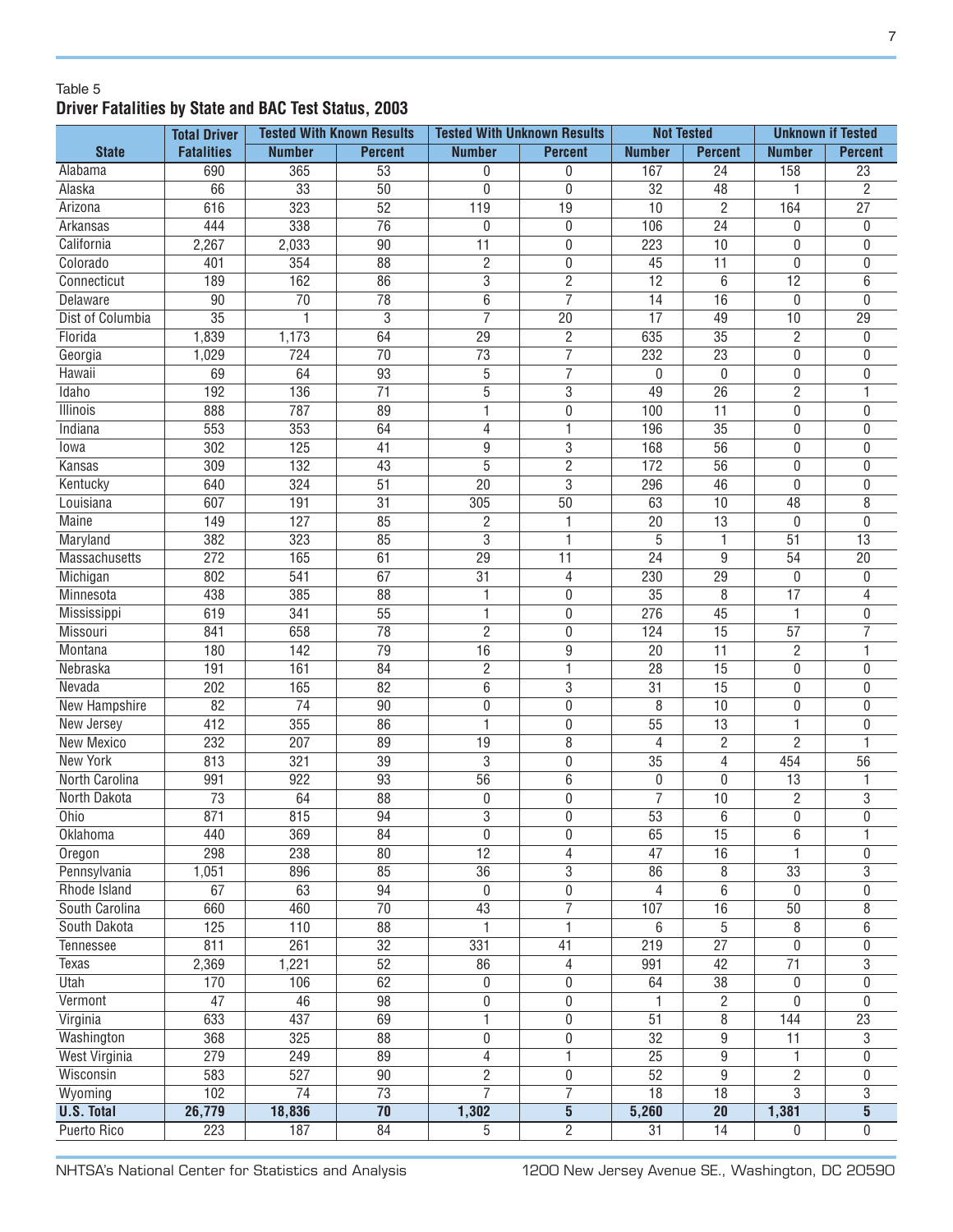#### Table 6 **Driver Fatalities by State and BAC Test Status, 2012**

| <b>State</b><br><b>Fatalities</b><br><b>Number</b><br><b>Percent</b><br><b>Number</b><br><b>Percent</b><br><b>Percent</b><br><b>Number</b><br><b>Percent</b><br><b>Number</b><br>9<br>7<br>617<br>56<br>550<br>89<br>Alabama<br>4<br>$\overline{35}$<br>$\overline{32}$<br>$\overline{91}$<br>3<br>Alaska<br>2<br>6<br>$\mathbf 0$<br>0<br>470<br>380<br>$\overline{90}$<br>$\overline{19}$<br>81<br>0<br>$\bf{0}$<br>0<br>Arizona<br>0<br>397<br>$\overline{323}$<br>$\overline{74}$<br>$\overline{19}$<br>81<br>0<br>$\bf{0}$<br>$\boldsymbol{0}$<br>Arkansas<br>0<br>1,295<br>$\overline{16}$<br>$\mathbf{1}$<br>California<br>1,537<br>84<br>1<br>$\bf{0}$<br>240<br>0<br>$\overline{23}$<br>$\bf 8$<br>$\overline{12}$<br>$\overline{2}$<br>287<br>227<br>79<br>35<br>Colorado<br>1<br>42<br>$\overline{11}$<br>$\overline{7}$<br>152<br>98<br>64<br>1<br>1<br>28<br>Connecticut<br>$\overline{75}$<br>3<br>5<br>61<br>46<br>12<br>20<br>0<br>0<br>Delaware<br>5<br>Dist of Columbia<br>1<br>20<br>0<br>$\mathbf 0$<br>4<br>80<br>$\mathbf 0$<br>$\mathbf{0}$<br>817<br>$\overline{58}$<br>$\overline{18}$<br>Florida<br>1,403<br>0<br>$\mathbf 0$<br>568<br>40<br>1<br>$\overline{36}$<br>793<br>470<br>59<br>34<br>4<br>288<br>1<br>$\mathbf{0}$<br>Georgia<br>$\overline{71}$<br>13<br>18<br>0<br>$\mathbf 0$<br>58<br>82<br>$\boldsymbol{0}$<br>0<br>Hawaii<br>126<br>$\overline{78}$<br>$\overline{15}$<br>$\overline{12}$<br>62<br>32<br>25<br>1<br>1<br>Idaho<br>526<br><b>Illinois</b><br>599<br>88<br>20<br>3<br>53<br>9<br>$\boldsymbol{0}$<br>0<br>541<br>67<br>$\overline{22}$<br>$\overline{4}$<br>$\overline{29}$<br>362<br>157<br>0<br>$\mathbf{0}$<br>Indiana<br>$\overline{2}$<br>$\mathbf{1}$<br>267<br>87<br>33<br>178<br>67<br>0<br>$\mathbf{0}$<br>lowa<br>$\overline{35}$<br>$\overline{3}$<br>283<br>143<br>51<br>12<br>36<br>1<br>Kansas<br>102<br>$\overline{2}$<br>Kentucky<br>541<br>399<br>74<br>$\mathbf 0$<br>26<br>0<br>139<br>$\overline{2}$<br>431<br>260<br>106<br>$\overline{25}$<br>13<br>9<br>Louisiana<br>60<br>56<br>$\overline{2}$<br>Maine<br>119<br>106<br>89<br>0<br>2<br>11<br>9<br>0<br>311<br>280<br>90<br>0<br>$\mathbf 0$<br>31<br>10<br>$\pmb{0}$<br>Maryland<br>0<br>$\overline{2}$<br>$\overline{3}$<br>208<br>54<br>90<br>43<br>Massachusetts<br>113<br>1<br>1<br>3<br>Michigan<br>620<br>462<br>75<br>16<br>142<br>23<br>$\pmb{0}$<br>0<br>Minnesota<br>259<br>209<br>81<br>37<br>14<br>3<br>10<br>4<br>1<br>$\overline{3}$<br>406<br>125<br>68<br>Mississippi<br>31<br>1<br>0<br>277<br>1<br>$\overline{2}$<br>$\overline{12}$<br>$\mathbf{1}$<br>Missouri<br>584<br>468<br>18<br>80<br>103<br>0<br>Montana<br>147<br>130<br>16<br>11<br>$\pmb{0}$<br>88<br>1<br>1<br>0<br>Nebraska<br>154<br>122<br>$\boldsymbol{0}$<br>32<br>21<br>79<br>0<br>0<br>0<br>142<br>$\overline{2}$<br>Nevada<br>122<br>13<br>86<br>0<br>0<br>18<br>1<br>84<br>76<br>8<br>$\boldsymbol{0}$<br>New Hampshire<br>90<br>0<br>0<br>10<br>0<br>271<br>$\overline{37}$<br>$\overline{12}$<br>308<br>88<br>0<br>$\mathbf 0$<br>$\boldsymbol{0}$<br>0<br>New Jersey<br>206<br>181<br>88<br>1<br>$\mathbf 0$<br>23<br>11<br>1<br>New Mexico<br>0<br>$\overline{17}$<br><b>New York</b><br>622<br>477<br>77<br>$\boldsymbol{0}$<br>$\mathbf 0$<br>105<br>40<br>6<br>North Carolina<br>833<br>617<br>74<br>$\mathbf 0$<br>212<br>25<br>3<br>1<br>0<br>121<br>108<br>89<br>$\mathbf 0$<br>13<br>11<br>$\boldsymbol{0}$<br>North Dakota<br>0<br>0<br>770<br>$\overline{525}$<br>68<br>182<br>$\overline{24}$<br>$\overline{14}$<br>$\overline{2}$<br>49<br>6<br>Ohio<br>$\overline{92}$<br>453<br>0<br>0<br>42<br>8<br>$\pmb{0}$<br>Oklahoma<br>495<br>$\mathbf 0$<br>$\overline{7}$<br>178<br>91<br>$\overline{0}$<br>$\overline{13}$<br>$\overline{4}$<br>195<br>0<br>$\overline{c}$<br>Oregon<br>$\overline{71}$<br>175<br>19<br>$\overline{79}$<br>$\boldsymbol{9}$<br>$\overline{12}$<br>Pennsylvania<br>909<br>643<br>1<br>13<br>Rhode Island<br>47<br>40<br>85<br>$\pmb{0}$<br>1<br>$\overline{c}$<br>$\pmb{0}$<br>6<br>$\overline{2}$<br>$\overline{8}$<br>$\overline{50}$<br>589<br>480<br>81<br>12<br>47<br>8<br>South Carolina<br>$\overline{2}$<br>$\overline{3}$<br>$\overline{87}$<br>$\overline{2}$<br>$\mathbf{3}$<br>92<br>95<br>$\boldsymbol{0}$<br>South Dakota<br>0<br>$\overline{15}$<br>$\overline{35}$<br>732<br>113<br>15<br>348<br>48<br>256<br>$\overline{2}$<br>Tennessee<br>52<br>48<br>2,080<br>1,083<br>$\boldsymbol{0}$<br>992<br>1<br>Texas<br>4<br>0<br>$\overline{2}$<br>$\overline{133}$<br>64<br>3<br>$\overline{34}$<br>Utah<br>85<br>45<br>$\pmb{0}$<br>0<br>$\overline{7}$<br>Vermont<br>54<br>50<br>93<br>0<br>$\boldsymbol{0}$<br>$\boldsymbol{0}$<br>4<br>0<br>532<br>431<br>81<br>$\overline{0}$<br>$\overline{0}$<br>$\overline{19}$<br>$\overline{0}$<br>Virginia<br>101<br>0<br>$\overline{2}$<br>277<br>246<br>$\mathbf{1}$<br>5<br>16<br>Washington<br>89<br>13<br>6<br>$\overline{95}$<br>$\overline{0}$<br>$\overline{2}$<br>$\overline{9}$<br><b>West Virginia</b><br>244<br>231<br>0<br>4<br>4<br>419<br>91<br>$\overline{37}$<br>9<br>$\overline{0}$<br>Wisconsin<br>381<br>1<br>$\pmb{0}$<br>0<br>$\overline{51}$<br>5<br>33<br>3<br>86<br>59<br>4<br>28<br>3<br>Wyoming<br>14,792<br>$\overline{247}$<br>21,394<br>69<br>810<br>$\overline{26}$<br><b>U.S. Total</b><br>4<br>5,545<br>$\mathbf{1}$ | <b>Total Driver</b> | <b>Tested With Known Results</b> | <b>Tested With Unknown Results</b> |  | <b>Not Tested</b> |  | <b>Unknown if Tested</b> |  |
|-------------------------------------------------------------------------------------------------------------------------------------------------------------------------------------------------------------------------------------------------------------------------------------------------------------------------------------------------------------------------------------------------------------------------------------------------------------------------------------------------------------------------------------------------------------------------------------------------------------------------------------------------------------------------------------------------------------------------------------------------------------------------------------------------------------------------------------------------------------------------------------------------------------------------------------------------------------------------------------------------------------------------------------------------------------------------------------------------------------------------------------------------------------------------------------------------------------------------------------------------------------------------------------------------------------------------------------------------------------------------------------------------------------------------------------------------------------------------------------------------------------------------------------------------------------------------------------------------------------------------------------------------------------------------------------------------------------------------------------------------------------------------------------------------------------------------------------------------------------------------------------------------------------------------------------------------------------------------------------------------------------------------------------------------------------------------------------------------------------------------------------------------------------------------------------------------------------------------------------------------------------------------------------------------------------------------------------------------------------------------------------------------------------------------------------------------------------------------------------------------------------------------------------------------------------------------------------------------------------------------------------------------------------------------------------------------------------------------------------------------------------------------------------------------------------------------------------------------------------------------------------------------------------------------------------------------------------------------------------------------------------------------------------------------------------------------------------------------------------------------------------------------------------------------------------------------------------------------------------------------------------------------------------------------------------------------------------------------------------------------------------------------------------------------------------------------------------------------------------------------------------------------------------------------------------------------------------------------------------------------------------------------------------------------------------------------------------------------------------------------------------------------------------------------------------------------------------------------------------------------------------------------------------------------------------------------------------------------------------------------------------------------------------------------------------------------------------------------------------------------------------------------------------------------------------------------------------------------------------------------------------------------------------------------------------------------------------------------------------------------------------------------------------------------------------------------------------------------------------------------------------------------------------------------------------------------------------------------------------------------------------------------------------------------------------------------------------------------------------------------------------------------------------------------------------------------------------------------------------------------------------------------------------------------------------------------------------------------------------------------------------------------------------------------------------------------------------------------------------------------------------------------------------------------------------------------------------------------------------------------------------------------------------------------------------------------------------------------------------------------------------|---------------------|----------------------------------|------------------------------------|--|-------------------|--|--------------------------|--|
|                                                                                                                                                                                                                                                                                                                                                                                                                                                                                                                                                                                                                                                                                                                                                                                                                                                                                                                                                                                                                                                                                                                                                                                                                                                                                                                                                                                                                                                                                                                                                                                                                                                                                                                                                                                                                                                                                                                                                                                                                                                                                                                                                                                                                                                                                                                                                                                                                                                                                                                                                                                                                                                                                                                                                                                                                                                                                                                                                                                                                                                                                                                                                                                                                                                                                                                                                                                                                                                                                                                                                                                                                                                                                                                                                                                                                                                                                                                                                                                                                                                                                                                                                                                                                                                                                                                                                                                                                                                                                                                                                                                                                                                                                                                                                                                                                                                                                                                                                                                                                                                                                                                                                                                                                                                                                                                                                                                     |                     |                                  |                                    |  |                   |  |                          |  |
|                                                                                                                                                                                                                                                                                                                                                                                                                                                                                                                                                                                                                                                                                                                                                                                                                                                                                                                                                                                                                                                                                                                                                                                                                                                                                                                                                                                                                                                                                                                                                                                                                                                                                                                                                                                                                                                                                                                                                                                                                                                                                                                                                                                                                                                                                                                                                                                                                                                                                                                                                                                                                                                                                                                                                                                                                                                                                                                                                                                                                                                                                                                                                                                                                                                                                                                                                                                                                                                                                                                                                                                                                                                                                                                                                                                                                                                                                                                                                                                                                                                                                                                                                                                                                                                                                                                                                                                                                                                                                                                                                                                                                                                                                                                                                                                                                                                                                                                                                                                                                                                                                                                                                                                                                                                                                                                                                                                     |                     |                                  |                                    |  |                   |  |                          |  |
|                                                                                                                                                                                                                                                                                                                                                                                                                                                                                                                                                                                                                                                                                                                                                                                                                                                                                                                                                                                                                                                                                                                                                                                                                                                                                                                                                                                                                                                                                                                                                                                                                                                                                                                                                                                                                                                                                                                                                                                                                                                                                                                                                                                                                                                                                                                                                                                                                                                                                                                                                                                                                                                                                                                                                                                                                                                                                                                                                                                                                                                                                                                                                                                                                                                                                                                                                                                                                                                                                                                                                                                                                                                                                                                                                                                                                                                                                                                                                                                                                                                                                                                                                                                                                                                                                                                                                                                                                                                                                                                                                                                                                                                                                                                                                                                                                                                                                                                                                                                                                                                                                                                                                                                                                                                                                                                                                                                     |                     |                                  |                                    |  |                   |  |                          |  |
|                                                                                                                                                                                                                                                                                                                                                                                                                                                                                                                                                                                                                                                                                                                                                                                                                                                                                                                                                                                                                                                                                                                                                                                                                                                                                                                                                                                                                                                                                                                                                                                                                                                                                                                                                                                                                                                                                                                                                                                                                                                                                                                                                                                                                                                                                                                                                                                                                                                                                                                                                                                                                                                                                                                                                                                                                                                                                                                                                                                                                                                                                                                                                                                                                                                                                                                                                                                                                                                                                                                                                                                                                                                                                                                                                                                                                                                                                                                                                                                                                                                                                                                                                                                                                                                                                                                                                                                                                                                                                                                                                                                                                                                                                                                                                                                                                                                                                                                                                                                                                                                                                                                                                                                                                                                                                                                                                                                     |                     |                                  |                                    |  |                   |  |                          |  |
|                                                                                                                                                                                                                                                                                                                                                                                                                                                                                                                                                                                                                                                                                                                                                                                                                                                                                                                                                                                                                                                                                                                                                                                                                                                                                                                                                                                                                                                                                                                                                                                                                                                                                                                                                                                                                                                                                                                                                                                                                                                                                                                                                                                                                                                                                                                                                                                                                                                                                                                                                                                                                                                                                                                                                                                                                                                                                                                                                                                                                                                                                                                                                                                                                                                                                                                                                                                                                                                                                                                                                                                                                                                                                                                                                                                                                                                                                                                                                                                                                                                                                                                                                                                                                                                                                                                                                                                                                                                                                                                                                                                                                                                                                                                                                                                                                                                                                                                                                                                                                                                                                                                                                                                                                                                                                                                                                                                     |                     |                                  |                                    |  |                   |  |                          |  |
|                                                                                                                                                                                                                                                                                                                                                                                                                                                                                                                                                                                                                                                                                                                                                                                                                                                                                                                                                                                                                                                                                                                                                                                                                                                                                                                                                                                                                                                                                                                                                                                                                                                                                                                                                                                                                                                                                                                                                                                                                                                                                                                                                                                                                                                                                                                                                                                                                                                                                                                                                                                                                                                                                                                                                                                                                                                                                                                                                                                                                                                                                                                                                                                                                                                                                                                                                                                                                                                                                                                                                                                                                                                                                                                                                                                                                                                                                                                                                                                                                                                                                                                                                                                                                                                                                                                                                                                                                                                                                                                                                                                                                                                                                                                                                                                                                                                                                                                                                                                                                                                                                                                                                                                                                                                                                                                                                                                     |                     |                                  |                                    |  |                   |  |                          |  |
|                                                                                                                                                                                                                                                                                                                                                                                                                                                                                                                                                                                                                                                                                                                                                                                                                                                                                                                                                                                                                                                                                                                                                                                                                                                                                                                                                                                                                                                                                                                                                                                                                                                                                                                                                                                                                                                                                                                                                                                                                                                                                                                                                                                                                                                                                                                                                                                                                                                                                                                                                                                                                                                                                                                                                                                                                                                                                                                                                                                                                                                                                                                                                                                                                                                                                                                                                                                                                                                                                                                                                                                                                                                                                                                                                                                                                                                                                                                                                                                                                                                                                                                                                                                                                                                                                                                                                                                                                                                                                                                                                                                                                                                                                                                                                                                                                                                                                                                                                                                                                                                                                                                                                                                                                                                                                                                                                                                     |                     |                                  |                                    |  |                   |  |                          |  |
|                                                                                                                                                                                                                                                                                                                                                                                                                                                                                                                                                                                                                                                                                                                                                                                                                                                                                                                                                                                                                                                                                                                                                                                                                                                                                                                                                                                                                                                                                                                                                                                                                                                                                                                                                                                                                                                                                                                                                                                                                                                                                                                                                                                                                                                                                                                                                                                                                                                                                                                                                                                                                                                                                                                                                                                                                                                                                                                                                                                                                                                                                                                                                                                                                                                                                                                                                                                                                                                                                                                                                                                                                                                                                                                                                                                                                                                                                                                                                                                                                                                                                                                                                                                                                                                                                                                                                                                                                                                                                                                                                                                                                                                                                                                                                                                                                                                                                                                                                                                                                                                                                                                                                                                                                                                                                                                                                                                     |                     |                                  |                                    |  |                   |  |                          |  |
|                                                                                                                                                                                                                                                                                                                                                                                                                                                                                                                                                                                                                                                                                                                                                                                                                                                                                                                                                                                                                                                                                                                                                                                                                                                                                                                                                                                                                                                                                                                                                                                                                                                                                                                                                                                                                                                                                                                                                                                                                                                                                                                                                                                                                                                                                                                                                                                                                                                                                                                                                                                                                                                                                                                                                                                                                                                                                                                                                                                                                                                                                                                                                                                                                                                                                                                                                                                                                                                                                                                                                                                                                                                                                                                                                                                                                                                                                                                                                                                                                                                                                                                                                                                                                                                                                                                                                                                                                                                                                                                                                                                                                                                                                                                                                                                                                                                                                                                                                                                                                                                                                                                                                                                                                                                                                                                                                                                     |                     |                                  |                                    |  |                   |  |                          |  |
|                                                                                                                                                                                                                                                                                                                                                                                                                                                                                                                                                                                                                                                                                                                                                                                                                                                                                                                                                                                                                                                                                                                                                                                                                                                                                                                                                                                                                                                                                                                                                                                                                                                                                                                                                                                                                                                                                                                                                                                                                                                                                                                                                                                                                                                                                                                                                                                                                                                                                                                                                                                                                                                                                                                                                                                                                                                                                                                                                                                                                                                                                                                                                                                                                                                                                                                                                                                                                                                                                                                                                                                                                                                                                                                                                                                                                                                                                                                                                                                                                                                                                                                                                                                                                                                                                                                                                                                                                                                                                                                                                                                                                                                                                                                                                                                                                                                                                                                                                                                                                                                                                                                                                                                                                                                                                                                                                                                     |                     |                                  |                                    |  |                   |  |                          |  |
|                                                                                                                                                                                                                                                                                                                                                                                                                                                                                                                                                                                                                                                                                                                                                                                                                                                                                                                                                                                                                                                                                                                                                                                                                                                                                                                                                                                                                                                                                                                                                                                                                                                                                                                                                                                                                                                                                                                                                                                                                                                                                                                                                                                                                                                                                                                                                                                                                                                                                                                                                                                                                                                                                                                                                                                                                                                                                                                                                                                                                                                                                                                                                                                                                                                                                                                                                                                                                                                                                                                                                                                                                                                                                                                                                                                                                                                                                                                                                                                                                                                                                                                                                                                                                                                                                                                                                                                                                                                                                                                                                                                                                                                                                                                                                                                                                                                                                                                                                                                                                                                                                                                                                                                                                                                                                                                                                                                     |                     |                                  |                                    |  |                   |  |                          |  |
|                                                                                                                                                                                                                                                                                                                                                                                                                                                                                                                                                                                                                                                                                                                                                                                                                                                                                                                                                                                                                                                                                                                                                                                                                                                                                                                                                                                                                                                                                                                                                                                                                                                                                                                                                                                                                                                                                                                                                                                                                                                                                                                                                                                                                                                                                                                                                                                                                                                                                                                                                                                                                                                                                                                                                                                                                                                                                                                                                                                                                                                                                                                                                                                                                                                                                                                                                                                                                                                                                                                                                                                                                                                                                                                                                                                                                                                                                                                                                                                                                                                                                                                                                                                                                                                                                                                                                                                                                                                                                                                                                                                                                                                                                                                                                                                                                                                                                                                                                                                                                                                                                                                                                                                                                                                                                                                                                                                     |                     |                                  |                                    |  |                   |  |                          |  |
|                                                                                                                                                                                                                                                                                                                                                                                                                                                                                                                                                                                                                                                                                                                                                                                                                                                                                                                                                                                                                                                                                                                                                                                                                                                                                                                                                                                                                                                                                                                                                                                                                                                                                                                                                                                                                                                                                                                                                                                                                                                                                                                                                                                                                                                                                                                                                                                                                                                                                                                                                                                                                                                                                                                                                                                                                                                                                                                                                                                                                                                                                                                                                                                                                                                                                                                                                                                                                                                                                                                                                                                                                                                                                                                                                                                                                                                                                                                                                                                                                                                                                                                                                                                                                                                                                                                                                                                                                                                                                                                                                                                                                                                                                                                                                                                                                                                                                                                                                                                                                                                                                                                                                                                                                                                                                                                                                                                     |                     |                                  |                                    |  |                   |  |                          |  |
|                                                                                                                                                                                                                                                                                                                                                                                                                                                                                                                                                                                                                                                                                                                                                                                                                                                                                                                                                                                                                                                                                                                                                                                                                                                                                                                                                                                                                                                                                                                                                                                                                                                                                                                                                                                                                                                                                                                                                                                                                                                                                                                                                                                                                                                                                                                                                                                                                                                                                                                                                                                                                                                                                                                                                                                                                                                                                                                                                                                                                                                                                                                                                                                                                                                                                                                                                                                                                                                                                                                                                                                                                                                                                                                                                                                                                                                                                                                                                                                                                                                                                                                                                                                                                                                                                                                                                                                                                                                                                                                                                                                                                                                                                                                                                                                                                                                                                                                                                                                                                                                                                                                                                                                                                                                                                                                                                                                     |                     |                                  |                                    |  |                   |  |                          |  |
|                                                                                                                                                                                                                                                                                                                                                                                                                                                                                                                                                                                                                                                                                                                                                                                                                                                                                                                                                                                                                                                                                                                                                                                                                                                                                                                                                                                                                                                                                                                                                                                                                                                                                                                                                                                                                                                                                                                                                                                                                                                                                                                                                                                                                                                                                                                                                                                                                                                                                                                                                                                                                                                                                                                                                                                                                                                                                                                                                                                                                                                                                                                                                                                                                                                                                                                                                                                                                                                                                                                                                                                                                                                                                                                                                                                                                                                                                                                                                                                                                                                                                                                                                                                                                                                                                                                                                                                                                                                                                                                                                                                                                                                                                                                                                                                                                                                                                                                                                                                                                                                                                                                                                                                                                                                                                                                                                                                     |                     |                                  |                                    |  |                   |  |                          |  |
|                                                                                                                                                                                                                                                                                                                                                                                                                                                                                                                                                                                                                                                                                                                                                                                                                                                                                                                                                                                                                                                                                                                                                                                                                                                                                                                                                                                                                                                                                                                                                                                                                                                                                                                                                                                                                                                                                                                                                                                                                                                                                                                                                                                                                                                                                                                                                                                                                                                                                                                                                                                                                                                                                                                                                                                                                                                                                                                                                                                                                                                                                                                                                                                                                                                                                                                                                                                                                                                                                                                                                                                                                                                                                                                                                                                                                                                                                                                                                                                                                                                                                                                                                                                                                                                                                                                                                                                                                                                                                                                                                                                                                                                                                                                                                                                                                                                                                                                                                                                                                                                                                                                                                                                                                                                                                                                                                                                     |                     |                                  |                                    |  |                   |  |                          |  |
|                                                                                                                                                                                                                                                                                                                                                                                                                                                                                                                                                                                                                                                                                                                                                                                                                                                                                                                                                                                                                                                                                                                                                                                                                                                                                                                                                                                                                                                                                                                                                                                                                                                                                                                                                                                                                                                                                                                                                                                                                                                                                                                                                                                                                                                                                                                                                                                                                                                                                                                                                                                                                                                                                                                                                                                                                                                                                                                                                                                                                                                                                                                                                                                                                                                                                                                                                                                                                                                                                                                                                                                                                                                                                                                                                                                                                                                                                                                                                                                                                                                                                                                                                                                                                                                                                                                                                                                                                                                                                                                                                                                                                                                                                                                                                                                                                                                                                                                                                                                                                                                                                                                                                                                                                                                                                                                                                                                     |                     |                                  |                                    |  |                   |  |                          |  |
|                                                                                                                                                                                                                                                                                                                                                                                                                                                                                                                                                                                                                                                                                                                                                                                                                                                                                                                                                                                                                                                                                                                                                                                                                                                                                                                                                                                                                                                                                                                                                                                                                                                                                                                                                                                                                                                                                                                                                                                                                                                                                                                                                                                                                                                                                                                                                                                                                                                                                                                                                                                                                                                                                                                                                                                                                                                                                                                                                                                                                                                                                                                                                                                                                                                                                                                                                                                                                                                                                                                                                                                                                                                                                                                                                                                                                                                                                                                                                                                                                                                                                                                                                                                                                                                                                                                                                                                                                                                                                                                                                                                                                                                                                                                                                                                                                                                                                                                                                                                                                                                                                                                                                                                                                                                                                                                                                                                     |                     |                                  |                                    |  |                   |  |                          |  |
|                                                                                                                                                                                                                                                                                                                                                                                                                                                                                                                                                                                                                                                                                                                                                                                                                                                                                                                                                                                                                                                                                                                                                                                                                                                                                                                                                                                                                                                                                                                                                                                                                                                                                                                                                                                                                                                                                                                                                                                                                                                                                                                                                                                                                                                                                                                                                                                                                                                                                                                                                                                                                                                                                                                                                                                                                                                                                                                                                                                                                                                                                                                                                                                                                                                                                                                                                                                                                                                                                                                                                                                                                                                                                                                                                                                                                                                                                                                                                                                                                                                                                                                                                                                                                                                                                                                                                                                                                                                                                                                                                                                                                                                                                                                                                                                                                                                                                                                                                                                                                                                                                                                                                                                                                                                                                                                                                                                     |                     |                                  |                                    |  |                   |  |                          |  |
|                                                                                                                                                                                                                                                                                                                                                                                                                                                                                                                                                                                                                                                                                                                                                                                                                                                                                                                                                                                                                                                                                                                                                                                                                                                                                                                                                                                                                                                                                                                                                                                                                                                                                                                                                                                                                                                                                                                                                                                                                                                                                                                                                                                                                                                                                                                                                                                                                                                                                                                                                                                                                                                                                                                                                                                                                                                                                                                                                                                                                                                                                                                                                                                                                                                                                                                                                                                                                                                                                                                                                                                                                                                                                                                                                                                                                                                                                                                                                                                                                                                                                                                                                                                                                                                                                                                                                                                                                                                                                                                                                                                                                                                                                                                                                                                                                                                                                                                                                                                                                                                                                                                                                                                                                                                                                                                                                                                     |                     |                                  |                                    |  |                   |  |                          |  |
|                                                                                                                                                                                                                                                                                                                                                                                                                                                                                                                                                                                                                                                                                                                                                                                                                                                                                                                                                                                                                                                                                                                                                                                                                                                                                                                                                                                                                                                                                                                                                                                                                                                                                                                                                                                                                                                                                                                                                                                                                                                                                                                                                                                                                                                                                                                                                                                                                                                                                                                                                                                                                                                                                                                                                                                                                                                                                                                                                                                                                                                                                                                                                                                                                                                                                                                                                                                                                                                                                                                                                                                                                                                                                                                                                                                                                                                                                                                                                                                                                                                                                                                                                                                                                                                                                                                                                                                                                                                                                                                                                                                                                                                                                                                                                                                                                                                                                                                                                                                                                                                                                                                                                                                                                                                                                                                                                                                     |                     |                                  |                                    |  |                   |  |                          |  |
|                                                                                                                                                                                                                                                                                                                                                                                                                                                                                                                                                                                                                                                                                                                                                                                                                                                                                                                                                                                                                                                                                                                                                                                                                                                                                                                                                                                                                                                                                                                                                                                                                                                                                                                                                                                                                                                                                                                                                                                                                                                                                                                                                                                                                                                                                                                                                                                                                                                                                                                                                                                                                                                                                                                                                                                                                                                                                                                                                                                                                                                                                                                                                                                                                                                                                                                                                                                                                                                                                                                                                                                                                                                                                                                                                                                                                                                                                                                                                                                                                                                                                                                                                                                                                                                                                                                                                                                                                                                                                                                                                                                                                                                                                                                                                                                                                                                                                                                                                                                                                                                                                                                                                                                                                                                                                                                                                                                     |                     |                                  |                                    |  |                   |  |                          |  |
|                                                                                                                                                                                                                                                                                                                                                                                                                                                                                                                                                                                                                                                                                                                                                                                                                                                                                                                                                                                                                                                                                                                                                                                                                                                                                                                                                                                                                                                                                                                                                                                                                                                                                                                                                                                                                                                                                                                                                                                                                                                                                                                                                                                                                                                                                                                                                                                                                                                                                                                                                                                                                                                                                                                                                                                                                                                                                                                                                                                                                                                                                                                                                                                                                                                                                                                                                                                                                                                                                                                                                                                                                                                                                                                                                                                                                                                                                                                                                                                                                                                                                                                                                                                                                                                                                                                                                                                                                                                                                                                                                                                                                                                                                                                                                                                                                                                                                                                                                                                                                                                                                                                                                                                                                                                                                                                                                                                     |                     |                                  |                                    |  |                   |  |                          |  |
|                                                                                                                                                                                                                                                                                                                                                                                                                                                                                                                                                                                                                                                                                                                                                                                                                                                                                                                                                                                                                                                                                                                                                                                                                                                                                                                                                                                                                                                                                                                                                                                                                                                                                                                                                                                                                                                                                                                                                                                                                                                                                                                                                                                                                                                                                                                                                                                                                                                                                                                                                                                                                                                                                                                                                                                                                                                                                                                                                                                                                                                                                                                                                                                                                                                                                                                                                                                                                                                                                                                                                                                                                                                                                                                                                                                                                                                                                                                                                                                                                                                                                                                                                                                                                                                                                                                                                                                                                                                                                                                                                                                                                                                                                                                                                                                                                                                                                                                                                                                                                                                                                                                                                                                                                                                                                                                                                                                     |                     |                                  |                                    |  |                   |  |                          |  |
|                                                                                                                                                                                                                                                                                                                                                                                                                                                                                                                                                                                                                                                                                                                                                                                                                                                                                                                                                                                                                                                                                                                                                                                                                                                                                                                                                                                                                                                                                                                                                                                                                                                                                                                                                                                                                                                                                                                                                                                                                                                                                                                                                                                                                                                                                                                                                                                                                                                                                                                                                                                                                                                                                                                                                                                                                                                                                                                                                                                                                                                                                                                                                                                                                                                                                                                                                                                                                                                                                                                                                                                                                                                                                                                                                                                                                                                                                                                                                                                                                                                                                                                                                                                                                                                                                                                                                                                                                                                                                                                                                                                                                                                                                                                                                                                                                                                                                                                                                                                                                                                                                                                                                                                                                                                                                                                                                                                     |                     |                                  |                                    |  |                   |  |                          |  |
|                                                                                                                                                                                                                                                                                                                                                                                                                                                                                                                                                                                                                                                                                                                                                                                                                                                                                                                                                                                                                                                                                                                                                                                                                                                                                                                                                                                                                                                                                                                                                                                                                                                                                                                                                                                                                                                                                                                                                                                                                                                                                                                                                                                                                                                                                                                                                                                                                                                                                                                                                                                                                                                                                                                                                                                                                                                                                                                                                                                                                                                                                                                                                                                                                                                                                                                                                                                                                                                                                                                                                                                                                                                                                                                                                                                                                                                                                                                                                                                                                                                                                                                                                                                                                                                                                                                                                                                                                                                                                                                                                                                                                                                                                                                                                                                                                                                                                                                                                                                                                                                                                                                                                                                                                                                                                                                                                                                     |                     |                                  |                                    |  |                   |  |                          |  |
|                                                                                                                                                                                                                                                                                                                                                                                                                                                                                                                                                                                                                                                                                                                                                                                                                                                                                                                                                                                                                                                                                                                                                                                                                                                                                                                                                                                                                                                                                                                                                                                                                                                                                                                                                                                                                                                                                                                                                                                                                                                                                                                                                                                                                                                                                                                                                                                                                                                                                                                                                                                                                                                                                                                                                                                                                                                                                                                                                                                                                                                                                                                                                                                                                                                                                                                                                                                                                                                                                                                                                                                                                                                                                                                                                                                                                                                                                                                                                                                                                                                                                                                                                                                                                                                                                                                                                                                                                                                                                                                                                                                                                                                                                                                                                                                                                                                                                                                                                                                                                                                                                                                                                                                                                                                                                                                                                                                     |                     |                                  |                                    |  |                   |  |                          |  |
|                                                                                                                                                                                                                                                                                                                                                                                                                                                                                                                                                                                                                                                                                                                                                                                                                                                                                                                                                                                                                                                                                                                                                                                                                                                                                                                                                                                                                                                                                                                                                                                                                                                                                                                                                                                                                                                                                                                                                                                                                                                                                                                                                                                                                                                                                                                                                                                                                                                                                                                                                                                                                                                                                                                                                                                                                                                                                                                                                                                                                                                                                                                                                                                                                                                                                                                                                                                                                                                                                                                                                                                                                                                                                                                                                                                                                                                                                                                                                                                                                                                                                                                                                                                                                                                                                                                                                                                                                                                                                                                                                                                                                                                                                                                                                                                                                                                                                                                                                                                                                                                                                                                                                                                                                                                                                                                                                                                     |                     |                                  |                                    |  |                   |  |                          |  |
|                                                                                                                                                                                                                                                                                                                                                                                                                                                                                                                                                                                                                                                                                                                                                                                                                                                                                                                                                                                                                                                                                                                                                                                                                                                                                                                                                                                                                                                                                                                                                                                                                                                                                                                                                                                                                                                                                                                                                                                                                                                                                                                                                                                                                                                                                                                                                                                                                                                                                                                                                                                                                                                                                                                                                                                                                                                                                                                                                                                                                                                                                                                                                                                                                                                                                                                                                                                                                                                                                                                                                                                                                                                                                                                                                                                                                                                                                                                                                                                                                                                                                                                                                                                                                                                                                                                                                                                                                                                                                                                                                                                                                                                                                                                                                                                                                                                                                                                                                                                                                                                                                                                                                                                                                                                                                                                                                                                     |                     |                                  |                                    |  |                   |  |                          |  |
|                                                                                                                                                                                                                                                                                                                                                                                                                                                                                                                                                                                                                                                                                                                                                                                                                                                                                                                                                                                                                                                                                                                                                                                                                                                                                                                                                                                                                                                                                                                                                                                                                                                                                                                                                                                                                                                                                                                                                                                                                                                                                                                                                                                                                                                                                                                                                                                                                                                                                                                                                                                                                                                                                                                                                                                                                                                                                                                                                                                                                                                                                                                                                                                                                                                                                                                                                                                                                                                                                                                                                                                                                                                                                                                                                                                                                                                                                                                                                                                                                                                                                                                                                                                                                                                                                                                                                                                                                                                                                                                                                                                                                                                                                                                                                                                                                                                                                                                                                                                                                                                                                                                                                                                                                                                                                                                                                                                     |                     |                                  |                                    |  |                   |  |                          |  |
|                                                                                                                                                                                                                                                                                                                                                                                                                                                                                                                                                                                                                                                                                                                                                                                                                                                                                                                                                                                                                                                                                                                                                                                                                                                                                                                                                                                                                                                                                                                                                                                                                                                                                                                                                                                                                                                                                                                                                                                                                                                                                                                                                                                                                                                                                                                                                                                                                                                                                                                                                                                                                                                                                                                                                                                                                                                                                                                                                                                                                                                                                                                                                                                                                                                                                                                                                                                                                                                                                                                                                                                                                                                                                                                                                                                                                                                                                                                                                                                                                                                                                                                                                                                                                                                                                                                                                                                                                                                                                                                                                                                                                                                                                                                                                                                                                                                                                                                                                                                                                                                                                                                                                                                                                                                                                                                                                                                     |                     |                                  |                                    |  |                   |  |                          |  |
|                                                                                                                                                                                                                                                                                                                                                                                                                                                                                                                                                                                                                                                                                                                                                                                                                                                                                                                                                                                                                                                                                                                                                                                                                                                                                                                                                                                                                                                                                                                                                                                                                                                                                                                                                                                                                                                                                                                                                                                                                                                                                                                                                                                                                                                                                                                                                                                                                                                                                                                                                                                                                                                                                                                                                                                                                                                                                                                                                                                                                                                                                                                                                                                                                                                                                                                                                                                                                                                                                                                                                                                                                                                                                                                                                                                                                                                                                                                                                                                                                                                                                                                                                                                                                                                                                                                                                                                                                                                                                                                                                                                                                                                                                                                                                                                                                                                                                                                                                                                                                                                                                                                                                                                                                                                                                                                                                                                     |                     |                                  |                                    |  |                   |  |                          |  |
|                                                                                                                                                                                                                                                                                                                                                                                                                                                                                                                                                                                                                                                                                                                                                                                                                                                                                                                                                                                                                                                                                                                                                                                                                                                                                                                                                                                                                                                                                                                                                                                                                                                                                                                                                                                                                                                                                                                                                                                                                                                                                                                                                                                                                                                                                                                                                                                                                                                                                                                                                                                                                                                                                                                                                                                                                                                                                                                                                                                                                                                                                                                                                                                                                                                                                                                                                                                                                                                                                                                                                                                                                                                                                                                                                                                                                                                                                                                                                                                                                                                                                                                                                                                                                                                                                                                                                                                                                                                                                                                                                                                                                                                                                                                                                                                                                                                                                                                                                                                                                                                                                                                                                                                                                                                                                                                                                                                     |                     |                                  |                                    |  |                   |  |                          |  |
|                                                                                                                                                                                                                                                                                                                                                                                                                                                                                                                                                                                                                                                                                                                                                                                                                                                                                                                                                                                                                                                                                                                                                                                                                                                                                                                                                                                                                                                                                                                                                                                                                                                                                                                                                                                                                                                                                                                                                                                                                                                                                                                                                                                                                                                                                                                                                                                                                                                                                                                                                                                                                                                                                                                                                                                                                                                                                                                                                                                                                                                                                                                                                                                                                                                                                                                                                                                                                                                                                                                                                                                                                                                                                                                                                                                                                                                                                                                                                                                                                                                                                                                                                                                                                                                                                                                                                                                                                                                                                                                                                                                                                                                                                                                                                                                                                                                                                                                                                                                                                                                                                                                                                                                                                                                                                                                                                                                     |                     |                                  |                                    |  |                   |  |                          |  |
|                                                                                                                                                                                                                                                                                                                                                                                                                                                                                                                                                                                                                                                                                                                                                                                                                                                                                                                                                                                                                                                                                                                                                                                                                                                                                                                                                                                                                                                                                                                                                                                                                                                                                                                                                                                                                                                                                                                                                                                                                                                                                                                                                                                                                                                                                                                                                                                                                                                                                                                                                                                                                                                                                                                                                                                                                                                                                                                                                                                                                                                                                                                                                                                                                                                                                                                                                                                                                                                                                                                                                                                                                                                                                                                                                                                                                                                                                                                                                                                                                                                                                                                                                                                                                                                                                                                                                                                                                                                                                                                                                                                                                                                                                                                                                                                                                                                                                                                                                                                                                                                                                                                                                                                                                                                                                                                                                                                     |                     |                                  |                                    |  |                   |  |                          |  |
|                                                                                                                                                                                                                                                                                                                                                                                                                                                                                                                                                                                                                                                                                                                                                                                                                                                                                                                                                                                                                                                                                                                                                                                                                                                                                                                                                                                                                                                                                                                                                                                                                                                                                                                                                                                                                                                                                                                                                                                                                                                                                                                                                                                                                                                                                                                                                                                                                                                                                                                                                                                                                                                                                                                                                                                                                                                                                                                                                                                                                                                                                                                                                                                                                                                                                                                                                                                                                                                                                                                                                                                                                                                                                                                                                                                                                                                                                                                                                                                                                                                                                                                                                                                                                                                                                                                                                                                                                                                                                                                                                                                                                                                                                                                                                                                                                                                                                                                                                                                                                                                                                                                                                                                                                                                                                                                                                                                     |                     |                                  |                                    |  |                   |  |                          |  |
|                                                                                                                                                                                                                                                                                                                                                                                                                                                                                                                                                                                                                                                                                                                                                                                                                                                                                                                                                                                                                                                                                                                                                                                                                                                                                                                                                                                                                                                                                                                                                                                                                                                                                                                                                                                                                                                                                                                                                                                                                                                                                                                                                                                                                                                                                                                                                                                                                                                                                                                                                                                                                                                                                                                                                                                                                                                                                                                                                                                                                                                                                                                                                                                                                                                                                                                                                                                                                                                                                                                                                                                                                                                                                                                                                                                                                                                                                                                                                                                                                                                                                                                                                                                                                                                                                                                                                                                                                                                                                                                                                                                                                                                                                                                                                                                                                                                                                                                                                                                                                                                                                                                                                                                                                                                                                                                                                                                     |                     |                                  |                                    |  |                   |  |                          |  |
|                                                                                                                                                                                                                                                                                                                                                                                                                                                                                                                                                                                                                                                                                                                                                                                                                                                                                                                                                                                                                                                                                                                                                                                                                                                                                                                                                                                                                                                                                                                                                                                                                                                                                                                                                                                                                                                                                                                                                                                                                                                                                                                                                                                                                                                                                                                                                                                                                                                                                                                                                                                                                                                                                                                                                                                                                                                                                                                                                                                                                                                                                                                                                                                                                                                                                                                                                                                                                                                                                                                                                                                                                                                                                                                                                                                                                                                                                                                                                                                                                                                                                                                                                                                                                                                                                                                                                                                                                                                                                                                                                                                                                                                                                                                                                                                                                                                                                                                                                                                                                                                                                                                                                                                                                                                                                                                                                                                     |                     |                                  |                                    |  |                   |  |                          |  |
|                                                                                                                                                                                                                                                                                                                                                                                                                                                                                                                                                                                                                                                                                                                                                                                                                                                                                                                                                                                                                                                                                                                                                                                                                                                                                                                                                                                                                                                                                                                                                                                                                                                                                                                                                                                                                                                                                                                                                                                                                                                                                                                                                                                                                                                                                                                                                                                                                                                                                                                                                                                                                                                                                                                                                                                                                                                                                                                                                                                                                                                                                                                                                                                                                                                                                                                                                                                                                                                                                                                                                                                                                                                                                                                                                                                                                                                                                                                                                                                                                                                                                                                                                                                                                                                                                                                                                                                                                                                                                                                                                                                                                                                                                                                                                                                                                                                                                                                                                                                                                                                                                                                                                                                                                                                                                                                                                                                     |                     |                                  |                                    |  |                   |  |                          |  |
|                                                                                                                                                                                                                                                                                                                                                                                                                                                                                                                                                                                                                                                                                                                                                                                                                                                                                                                                                                                                                                                                                                                                                                                                                                                                                                                                                                                                                                                                                                                                                                                                                                                                                                                                                                                                                                                                                                                                                                                                                                                                                                                                                                                                                                                                                                                                                                                                                                                                                                                                                                                                                                                                                                                                                                                                                                                                                                                                                                                                                                                                                                                                                                                                                                                                                                                                                                                                                                                                                                                                                                                                                                                                                                                                                                                                                                                                                                                                                                                                                                                                                                                                                                                                                                                                                                                                                                                                                                                                                                                                                                                                                                                                                                                                                                                                                                                                                                                                                                                                                                                                                                                                                                                                                                                                                                                                                                                     |                     |                                  |                                    |  |                   |  |                          |  |
|                                                                                                                                                                                                                                                                                                                                                                                                                                                                                                                                                                                                                                                                                                                                                                                                                                                                                                                                                                                                                                                                                                                                                                                                                                                                                                                                                                                                                                                                                                                                                                                                                                                                                                                                                                                                                                                                                                                                                                                                                                                                                                                                                                                                                                                                                                                                                                                                                                                                                                                                                                                                                                                                                                                                                                                                                                                                                                                                                                                                                                                                                                                                                                                                                                                                                                                                                                                                                                                                                                                                                                                                                                                                                                                                                                                                                                                                                                                                                                                                                                                                                                                                                                                                                                                                                                                                                                                                                                                                                                                                                                                                                                                                                                                                                                                                                                                                                                                                                                                                                                                                                                                                                                                                                                                                                                                                                                                     |                     |                                  |                                    |  |                   |  |                          |  |
|                                                                                                                                                                                                                                                                                                                                                                                                                                                                                                                                                                                                                                                                                                                                                                                                                                                                                                                                                                                                                                                                                                                                                                                                                                                                                                                                                                                                                                                                                                                                                                                                                                                                                                                                                                                                                                                                                                                                                                                                                                                                                                                                                                                                                                                                                                                                                                                                                                                                                                                                                                                                                                                                                                                                                                                                                                                                                                                                                                                                                                                                                                                                                                                                                                                                                                                                                                                                                                                                                                                                                                                                                                                                                                                                                                                                                                                                                                                                                                                                                                                                                                                                                                                                                                                                                                                                                                                                                                                                                                                                                                                                                                                                                                                                                                                                                                                                                                                                                                                                                                                                                                                                                                                                                                                                                                                                                                                     |                     |                                  |                                    |  |                   |  |                          |  |
|                                                                                                                                                                                                                                                                                                                                                                                                                                                                                                                                                                                                                                                                                                                                                                                                                                                                                                                                                                                                                                                                                                                                                                                                                                                                                                                                                                                                                                                                                                                                                                                                                                                                                                                                                                                                                                                                                                                                                                                                                                                                                                                                                                                                                                                                                                                                                                                                                                                                                                                                                                                                                                                                                                                                                                                                                                                                                                                                                                                                                                                                                                                                                                                                                                                                                                                                                                                                                                                                                                                                                                                                                                                                                                                                                                                                                                                                                                                                                                                                                                                                                                                                                                                                                                                                                                                                                                                                                                                                                                                                                                                                                                                                                                                                                                                                                                                                                                                                                                                                                                                                                                                                                                                                                                                                                                                                                                                     |                     |                                  |                                    |  |                   |  |                          |  |
|                                                                                                                                                                                                                                                                                                                                                                                                                                                                                                                                                                                                                                                                                                                                                                                                                                                                                                                                                                                                                                                                                                                                                                                                                                                                                                                                                                                                                                                                                                                                                                                                                                                                                                                                                                                                                                                                                                                                                                                                                                                                                                                                                                                                                                                                                                                                                                                                                                                                                                                                                                                                                                                                                                                                                                                                                                                                                                                                                                                                                                                                                                                                                                                                                                                                                                                                                                                                                                                                                                                                                                                                                                                                                                                                                                                                                                                                                                                                                                                                                                                                                                                                                                                                                                                                                                                                                                                                                                                                                                                                                                                                                                                                                                                                                                                                                                                                                                                                                                                                                                                                                                                                                                                                                                                                                                                                                                                     |                     |                                  |                                    |  |                   |  |                          |  |
|                                                                                                                                                                                                                                                                                                                                                                                                                                                                                                                                                                                                                                                                                                                                                                                                                                                                                                                                                                                                                                                                                                                                                                                                                                                                                                                                                                                                                                                                                                                                                                                                                                                                                                                                                                                                                                                                                                                                                                                                                                                                                                                                                                                                                                                                                                                                                                                                                                                                                                                                                                                                                                                                                                                                                                                                                                                                                                                                                                                                                                                                                                                                                                                                                                                                                                                                                                                                                                                                                                                                                                                                                                                                                                                                                                                                                                                                                                                                                                                                                                                                                                                                                                                                                                                                                                                                                                                                                                                                                                                                                                                                                                                                                                                                                                                                                                                                                                                                                                                                                                                                                                                                                                                                                                                                                                                                                                                     |                     |                                  |                                    |  |                   |  |                          |  |
|                                                                                                                                                                                                                                                                                                                                                                                                                                                                                                                                                                                                                                                                                                                                                                                                                                                                                                                                                                                                                                                                                                                                                                                                                                                                                                                                                                                                                                                                                                                                                                                                                                                                                                                                                                                                                                                                                                                                                                                                                                                                                                                                                                                                                                                                                                                                                                                                                                                                                                                                                                                                                                                                                                                                                                                                                                                                                                                                                                                                                                                                                                                                                                                                                                                                                                                                                                                                                                                                                                                                                                                                                                                                                                                                                                                                                                                                                                                                                                                                                                                                                                                                                                                                                                                                                                                                                                                                                                                                                                                                                                                                                                                                                                                                                                                                                                                                                                                                                                                                                                                                                                                                                                                                                                                                                                                                                                                     |                     |                                  |                                    |  |                   |  |                          |  |
|                                                                                                                                                                                                                                                                                                                                                                                                                                                                                                                                                                                                                                                                                                                                                                                                                                                                                                                                                                                                                                                                                                                                                                                                                                                                                                                                                                                                                                                                                                                                                                                                                                                                                                                                                                                                                                                                                                                                                                                                                                                                                                                                                                                                                                                                                                                                                                                                                                                                                                                                                                                                                                                                                                                                                                                                                                                                                                                                                                                                                                                                                                                                                                                                                                                                                                                                                                                                                                                                                                                                                                                                                                                                                                                                                                                                                                                                                                                                                                                                                                                                                                                                                                                                                                                                                                                                                                                                                                                                                                                                                                                                                                                                                                                                                                                                                                                                                                                                                                                                                                                                                                                                                                                                                                                                                                                                                                                     |                     |                                  |                                    |  |                   |  |                          |  |
|                                                                                                                                                                                                                                                                                                                                                                                                                                                                                                                                                                                                                                                                                                                                                                                                                                                                                                                                                                                                                                                                                                                                                                                                                                                                                                                                                                                                                                                                                                                                                                                                                                                                                                                                                                                                                                                                                                                                                                                                                                                                                                                                                                                                                                                                                                                                                                                                                                                                                                                                                                                                                                                                                                                                                                                                                                                                                                                                                                                                                                                                                                                                                                                                                                                                                                                                                                                                                                                                                                                                                                                                                                                                                                                                                                                                                                                                                                                                                                                                                                                                                                                                                                                                                                                                                                                                                                                                                                                                                                                                                                                                                                                                                                                                                                                                                                                                                                                                                                                                                                                                                                                                                                                                                                                                                                                                                                                     |                     |                                  |                                    |  |                   |  |                          |  |
|                                                                                                                                                                                                                                                                                                                                                                                                                                                                                                                                                                                                                                                                                                                                                                                                                                                                                                                                                                                                                                                                                                                                                                                                                                                                                                                                                                                                                                                                                                                                                                                                                                                                                                                                                                                                                                                                                                                                                                                                                                                                                                                                                                                                                                                                                                                                                                                                                                                                                                                                                                                                                                                                                                                                                                                                                                                                                                                                                                                                                                                                                                                                                                                                                                                                                                                                                                                                                                                                                                                                                                                                                                                                                                                                                                                                                                                                                                                                                                                                                                                                                                                                                                                                                                                                                                                                                                                                                                                                                                                                                                                                                                                                                                                                                                                                                                                                                                                                                                                                                                                                                                                                                                                                                                                                                                                                                                                     |                     |                                  |                                    |  |                   |  |                          |  |
|                                                                                                                                                                                                                                                                                                                                                                                                                                                                                                                                                                                                                                                                                                                                                                                                                                                                                                                                                                                                                                                                                                                                                                                                                                                                                                                                                                                                                                                                                                                                                                                                                                                                                                                                                                                                                                                                                                                                                                                                                                                                                                                                                                                                                                                                                                                                                                                                                                                                                                                                                                                                                                                                                                                                                                                                                                                                                                                                                                                                                                                                                                                                                                                                                                                                                                                                                                                                                                                                                                                                                                                                                                                                                                                                                                                                                                                                                                                                                                                                                                                                                                                                                                                                                                                                                                                                                                                                                                                                                                                                                                                                                                                                                                                                                                                                                                                                                                                                                                                                                                                                                                                                                                                                                                                                                                                                                                                     |                     |                                  |                                    |  |                   |  |                          |  |
|                                                                                                                                                                                                                                                                                                                                                                                                                                                                                                                                                                                                                                                                                                                                                                                                                                                                                                                                                                                                                                                                                                                                                                                                                                                                                                                                                                                                                                                                                                                                                                                                                                                                                                                                                                                                                                                                                                                                                                                                                                                                                                                                                                                                                                                                                                                                                                                                                                                                                                                                                                                                                                                                                                                                                                                                                                                                                                                                                                                                                                                                                                                                                                                                                                                                                                                                                                                                                                                                                                                                                                                                                                                                                                                                                                                                                                                                                                                                                                                                                                                                                                                                                                                                                                                                                                                                                                                                                                                                                                                                                                                                                                                                                                                                                                                                                                                                                                                                                                                                                                                                                                                                                                                                                                                                                                                                                                                     |                     |                                  |                                    |  |                   |  |                          |  |
|                                                                                                                                                                                                                                                                                                                                                                                                                                                                                                                                                                                                                                                                                                                                                                                                                                                                                                                                                                                                                                                                                                                                                                                                                                                                                                                                                                                                                                                                                                                                                                                                                                                                                                                                                                                                                                                                                                                                                                                                                                                                                                                                                                                                                                                                                                                                                                                                                                                                                                                                                                                                                                                                                                                                                                                                                                                                                                                                                                                                                                                                                                                                                                                                                                                                                                                                                                                                                                                                                                                                                                                                                                                                                                                                                                                                                                                                                                                                                                                                                                                                                                                                                                                                                                                                                                                                                                                                                                                                                                                                                                                                                                                                                                                                                                                                                                                                                                                                                                                                                                                                                                                                                                                                                                                                                                                                                                                     |                     |                                  |                                    |  |                   |  |                          |  |
|                                                                                                                                                                                                                                                                                                                                                                                                                                                                                                                                                                                                                                                                                                                                                                                                                                                                                                                                                                                                                                                                                                                                                                                                                                                                                                                                                                                                                                                                                                                                                                                                                                                                                                                                                                                                                                                                                                                                                                                                                                                                                                                                                                                                                                                                                                                                                                                                                                                                                                                                                                                                                                                                                                                                                                                                                                                                                                                                                                                                                                                                                                                                                                                                                                                                                                                                                                                                                                                                                                                                                                                                                                                                                                                                                                                                                                                                                                                                                                                                                                                                                                                                                                                                                                                                                                                                                                                                                                                                                                                                                                                                                                                                                                                                                                                                                                                                                                                                                                                                                                                                                                                                                                                                                                                                                                                                                                                     |                     |                                  |                                    |  |                   |  |                          |  |
| $\overline{2}$<br>$\overline{2}$<br>$\overline{97}$<br><b>Puerto Rico</b><br>174<br>4<br>$\mathbf{1}$<br>168<br>0<br>0                                                                                                                                                                                                                                                                                                                                                                                                                                                                                                                                                                                                                                                                                                                                                                                                                                                                                                                                                                                                                                                                                                                                                                                                                                                                                                                                                                                                                                                                                                                                                                                                                                                                                                                                                                                                                                                                                                                                                                                                                                                                                                                                                                                                                                                                                                                                                                                                                                                                                                                                                                                                                                                                                                                                                                                                                                                                                                                                                                                                                                                                                                                                                                                                                                                                                                                                                                                                                                                                                                                                                                                                                                                                                                                                                                                                                                                                                                                                                                                                                                                                                                                                                                                                                                                                                                                                                                                                                                                                                                                                                                                                                                                                                                                                                                                                                                                                                                                                                                                                                                                                                                                                                                                                                                                              |                     |                                  |                                    |  |                   |  |                          |  |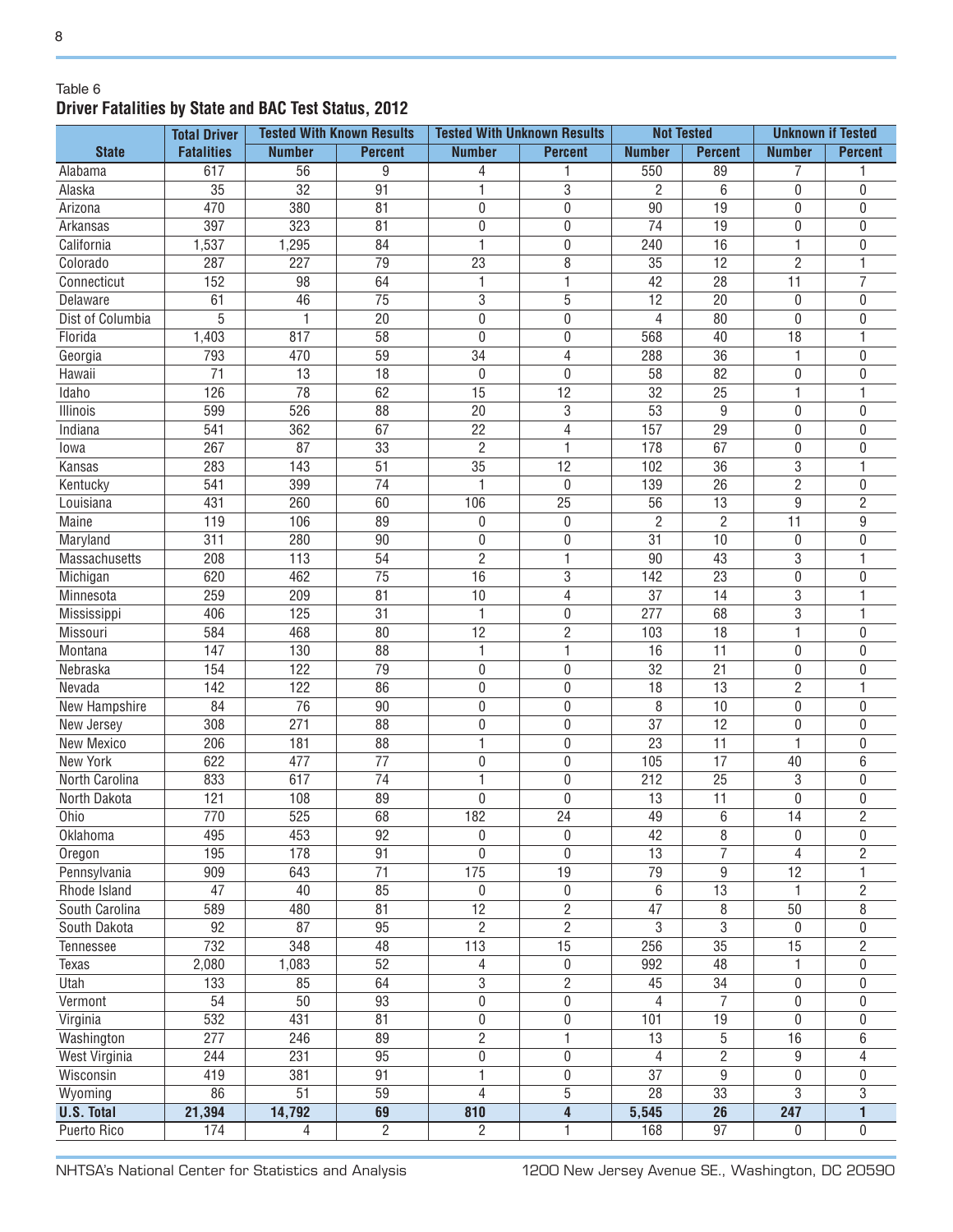#### Table 7 **Surviving Drivers by State and BAC Test Status, 2003**

|                      | <b>Total Surviving</b> |                 | <b>Tested With Known Results</b>   | <b>Tested With Unknown Results</b> |                         | <b>Not Tested</b> |                       | <b>Unknown if Tested</b>     |                 |
|----------------------|------------------------|-----------------|------------------------------------|------------------------------------|-------------------------|-------------------|-----------------------|------------------------------|-----------------|
| <b>State</b>         | <b>Drivers</b>         | <b>Number</b>   | <b>Percent</b>                     | <b>Number</b>                      | <b>Percent</b>          | <b>Number</b>     | <b>Percent</b>        | <b>Number</b>                | <b>Percent</b>  |
| Alabama              | 685                    | 64              | 9                                  | $\overline{c}$                     | $\mathbf 0$             | 400               | 58                    | 219                          | $\overline{32}$ |
| Alaska               | $\overline{59}$        | $\overline{27}$ | $\overline{46}$                    | $\mathbf 0$                        | $\mathbf 0$             | $\overline{32}$   | $\overline{54}$       | 0                            | 0               |
| Arizona              | 857                    | $\overline{59}$ | $\overline{7}$                     | 36                                 | 4                       | 577               | 67                    | 185                          | $\overline{22}$ |
| Arkansas             | 375                    | 200             | $\overline{53}$                    | $\mathbf 0$                        | 0                       | 175               | 47                    | 0                            | 0               |
| California           | 3,421                  | 726             | $\overline{21}$                    | $\overline{77}$                    | $\overline{c}$          | 2,558             | $\overline{75}$       | 60                           | $\overline{2}$  |
| Colorado             | 475                    | 117             | $\overline{25}$                    | $\mathbf{1}$                       | $\boldsymbol{0}$        | 357               | $\overline{75}$       | 0                            | 0               |
| Connecticut          | 210                    | 61              | $\overline{29}$                    | $\overline{5}$                     | $\overline{c}$          | 98                | $\overline{47}$       | 46                           | $\overline{22}$ |
| Delaware             | 143                    | 48              | 34                                 | $\overline{4}$                     | $\sqrt{3}$              | 90                | 63                    | 1                            |                 |
| Dist of Columbia     | 62                     | 10              | 16                                 | $\overline{4}$                     | 6                       | $\overline{35}$   | $\overline{56}$       | 13                           | 21              |
| Florida              | 2,574                  | 601             | 23                                 | 48                                 | $\overline{2}$          | 1,900             | 74                    | 25                           |                 |
| Georgia              | 1,235                  | 794             | 64                                 | 66                                 | $\overline{5}$          | 375               | $\overline{30}$       | 0                            | 0               |
| Hawaii               | 95                     | 39              | 41                                 | $6\phantom{a}$                     | $6\phantom{1}6$         | 49                | 52                    | 1                            |                 |
| Idaho                | 163                    | 64              | $\overline{39}$                    | $\overline{7}$                     | $\overline{4}$          | 90                | 55                    | $\sqrt{2}$                   |                 |
| Illinois             | 1,114                  | 219             | 20                                 | 10                                 | $\mathbf{1}$            | 876               | 79                    | 9                            | 1               |
| Indiana              | 688                    | 437             | 64                                 | 3                                  | $\mathbf 0$             | 248               | 36                    | 0                            | 0               |
| lowa                 | 262                    | 89              | 34                                 | $\overline{2}$                     | 1                       | 171               | 65                    | 0                            | 0               |
| Kansas               | 337                    | 110             | 33                                 | 18                                 | $\overline{5}$          | 209               | 62                    | $\pmb{0}$                    | 0               |
| Kentucky             | 647                    | 205             | $\overline{32}$                    | 9                                  | $\mathbf{1}$            | 433               | 67                    | 0                            | 0               |
| Louisiana            | 644                    | 318             | 49                                 | 136                                | $\overline{21}$         | 154               | $\overline{24}$       | 36                           | 6               |
| Maine                | 135                    | 97              | $\overline{72}$                    | $\pmb{0}$                          | $\mathbf 0$             | 38                | 28                    | 0                            | 0               |
| Maryland             | 616                    | 95              | $\overline{15}$                    | $\overline{2}$                     | $\mathbf{0}$            | 485               | 79                    | 34                           | 6               |
| <b>Massachusetts</b> | 343                    | 4               | 1                                  | $\overline{3}$                     | 1                       | 309               | 90                    | 27                           | 8               |
| Michigan             | 1,071                  | 343             | $\overline{32}$                    | $\overline{52}$                    | 5                       | 676               | 63                    | 0                            | 0               |
| Minnesota            | 435                    | 258             | 59                                 | 4                                  | 1                       | 114               | 26                    | 59                           | 14              |
| Mississippi          | 502                    | 124             | 25                                 | 3                                  | 1                       | 375               | 75                    | 0                            | 0               |
| Missouri             | 814                    | 156             | 19                                 | 11                                 | 1                       | 634               | 78                    | 13                           | $\overline{c}$  |
| Montana              | 139                    | 80              | 58                                 | $\boldsymbol{9}$                   | 6                       | 49                | 35                    | 1                            | 1               |
| Nebraska             | 204                    | 156             | $\overline{76}$                    | $\overline{0}$                     | 0                       | 48                | 24                    | $\pmb{0}$                    | 0               |
| Nevada               | 293                    | 96              | $\overline{33}$                    | 10                                 | 3                       | 187               | 64                    | 0                            | 0               |
| New Hampshire        | 84                     | 38              | $\overline{45}$                    | $\boldsymbol{0}$                   | $\mathbf 0$             | 45                | 54                    | 1                            | 1               |
| New Jersey           | 626                    | 213             | $\overline{34}$                    | 1                                  | $\mathbf 0$             | 412               | 66                    | 0                            | 0               |
| New Mexico           | 268                    | 55              | $\overline{21}$                    | 35                                 | 13                      | 148               | 55                    | 30                           | 11              |
| <b>New York</b>      | 1,169                  | 42              | $\overline{\mathcal{L}}$           | 6                                  | $\mathbf{1}$            | 45                | 4                     | 1,076                        | $\overline{92}$ |
| North Carolina       | 1,176                  | 14              | 1                                  | 59                                 | $\overline{5}$          | 1,040             | 88                    | 63                           | 5               |
| North Dakota         | 64                     | $\overline{21}$ | $\overline{33}$                    | $\boldsymbol{0}$                   | $\boldsymbol{0}$        | 41                | 64                    | $\overline{2}$               | $\overline{3}$  |
| Ohio                 | 992                    | 344             | $\overline{35}$                    | $\overline{9}$                     | 1                       | 637               | 64                    | $\overline{2}$               | 0               |
| Oklahoma             | 491                    | 72              | 15                                 | 34                                 | $\overline{7}$          | 360               | 73                    | 25                           | 5               |
| Oregon               | 327                    | 163             | $\overline{50}$                    | $\overline{15}$                    | $\overline{5}$          | 149               | 46                    | 0                            | 0               |
| Pennsylvania         | 1,169                  | 192             | 16                                 | 95                                 | $\,8\,$                 | 813               | $\overline{70}$       | 69                           | 6               |
| Rhode Island         | $\overline{74}$        | 3               | 4                                  | 6                                  | 8                       | 61                | 82                    | 4                            | 5               |
| South Carolina       | 685                    | $\overline{27}$ | $\overline{4}$                     | $\overline{51}$                    | $\overline{7}$          | $\overline{55}$   | 8                     | 552                          | 81              |
| South Dakota         | $\overline{95}$        | $\overline{72}$ | $\overline{76}$                    | $\mathbf{1}$                       | $\mathbf{1}$            | $\overline{15}$   | $\overline{16}$       | 7                            | 7               |
|                      |                        |                 |                                    |                                    |                         |                   |                       |                              |                 |
| Tennessee            | 804                    | 194             | $\overline{24}$<br>$\overline{22}$ | 217                                | 27                      | 393               | 49<br>$\overline{72}$ | $\pmb{0}$<br>$\overline{71}$ | 0               |
| Texas                | 2,855                  | 628             |                                    | 97                                 | 3                       | 2,059             |                       |                              | $\overline{2}$  |
| Utah                 | 207                    | 107             | $\overline{52}$                    | $\boldsymbol{0}$                   | 0                       | 100               | 48                    | 0                            | 0               |
| Vermont              | $\overline{51}$        | 16              | $\overline{31}$                    | $\boldsymbol{0}$                   | $\pmb{0}$               | $\overline{34}$   | 67                    | $\overline{1}$               | $\overline{2}$  |
| Virginia             | 672                    | 10              | 1                                  | $\overline{1}$                     | 0                       | 589               | 88                    | $\overline{72}$              | $\overline{11}$ |
| Washington           | 425                    | 85              | $\overline{20}$                    | 4                                  | $\mathbf{1}$            | 331               | 78                    | 5                            |                 |
| West Virginia        | 263                    | $\overline{55}$ | $\overline{21}$                    | 16                                 | $\overline{6}$          | 192               | $\overline{73}$       | 0                            | 0               |
| Wisconsin            | 548                    | 222             | 41                                 | $\boldsymbol{0}$                   | $\pmb{0}$               | 326               | 59                    | 0                            | 0               |
| Wyoming              | $\overline{95}$        | $\overline{26}$ | $\overline{27}$                    | 8                                  | 8                       | 60                | 63                    | 1                            | 1               |
| <b>U.S. Total</b>    | 31,738                 | 8,196           | $\overline{26}$                    | 1,183                              | $\overline{\mathbf{4}}$ | 19,647            | 62                    | 2,712                        | $\overline{9}$  |
| <b>Puerto Rico</b>   | 424                    | 257             | 61                                 | $\overline{14}$                    | $\overline{3}$          | 153               | $\overline{36}$       | $\mathbf 0$                  | 0               |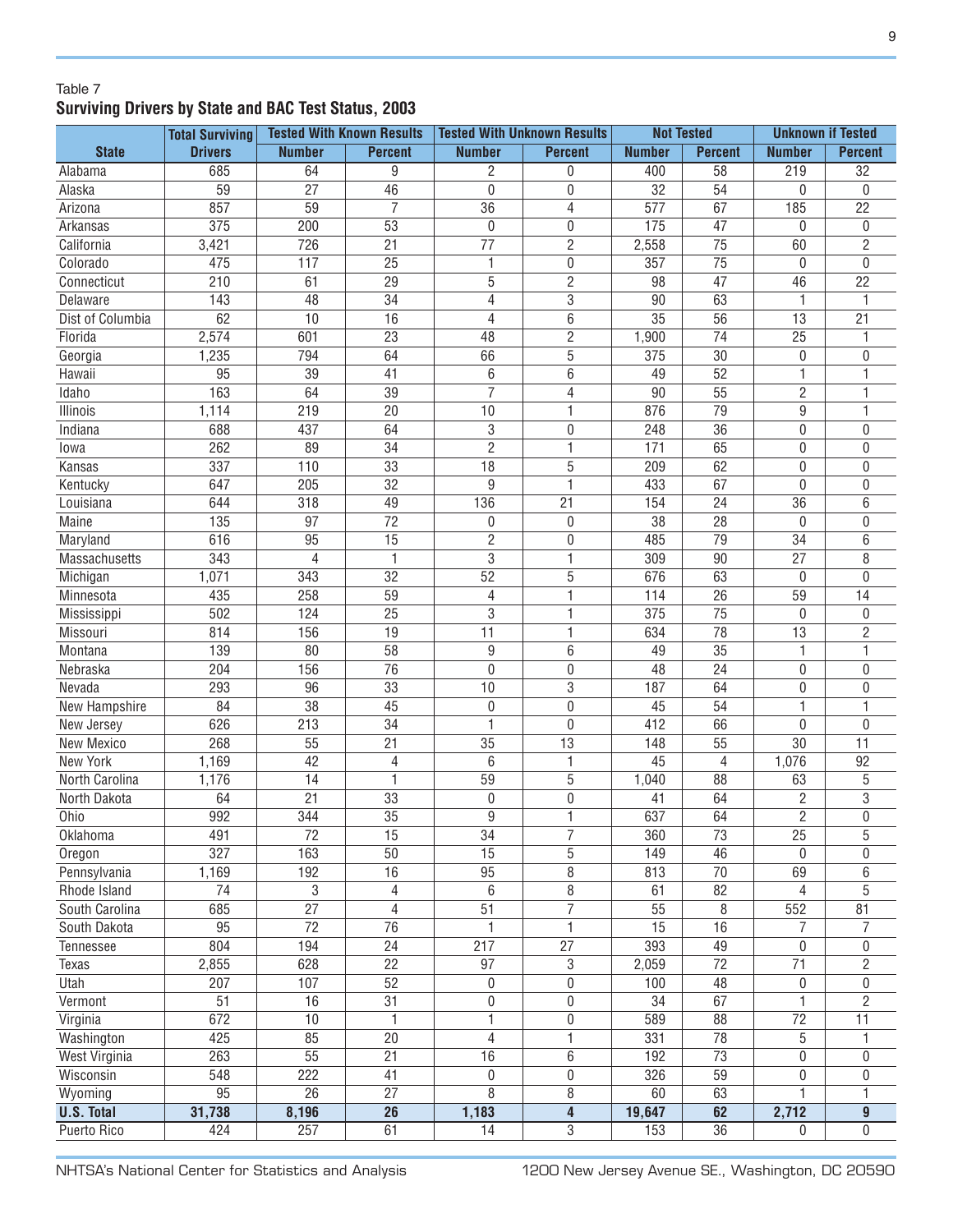#### Table 8 **Surviving Drivers by State and BAC Test Status, 2012**

|                      | <b>Total Surviving</b> |                  | <b>Tested With Known Results</b> | <b>Tested With Unknown Results</b> |                  | <b>Not Tested</b> |                 | <b>Unknown if Tested</b> |                 |
|----------------------|------------------------|------------------|----------------------------------|------------------------------------|------------------|-------------------|-----------------|--------------------------|-----------------|
| <b>State</b>         | <b>Drivers</b>         | <b>Number</b>    | <b>Percent</b>                   | <b>Number</b>                      | <b>Percent</b>   | <b>Number</b>     | <b>Percent</b>  | <b>Number</b>            | <b>Percent</b>  |
| Alabama              | 597                    | 67               | 11                               | 6                                  | 1                | 521               | $\overline{87}$ | 3                        |                 |
| Alaska               | 48                     | $\overline{23}$  | 48                               | $\overline{2}$                     | 4                | 23                | 48              | 0                        | 0               |
| Arizona              | 618                    | 206              | $\overline{33}$                  | $\overline{0}$                     | 0                | 412               | 67              | $\boldsymbol{0}$         | 0               |
| Arkansas             | 337                    | 226              | $\overline{67}$                  | $\boldsymbol{0}$                   | 0                | 110               | $\overline{33}$ | 1                        | 0               |
| California           | 2,274                  | 612              | $\overline{27}$                  | 6                                  | $\mathbf 0$      | 1,655             | $\overline{73}$ | 1                        | 0               |
| Colorado             | 343                    | 46               | $\overline{13}$                  | 13                                 | 4                | 266               | $\overline{78}$ | 18                       | 5               |
| Connecticut          | 180                    | 34               | $\overline{19}$                  | $\overline{12}$                    | 7                | 80                | 44              | 54                       | 30              |
| Delaware             | 85                     | 12               | 14                               | $\mathbf{1}$                       | $\mathbf{1}$     | 69                | 81              | 3                        | 4               |
| Dist of Columbia     | $\overline{15}$        | 3                | $\overline{20}$                  | $\overline{3}$                     | $\overline{20}$  | 9                 | 60              | 0                        | $\overline{0}$  |
| Florida              | 2,009                  | 270              | $\overline{13}$                  | $\mathbf 0$                        | $\boldsymbol{0}$ | 1,728             | 86              | 11                       | 1               |
| Georgia              | 883                    | 184              | $\overline{21}$                  | $\overline{25}$                    | $\overline{3}$   | 674               | $\overline{76}$ | 0                        | 0               |
| Hawaii               | 104                    | 20               | 19                               | $\boldsymbol{0}$                   | $\mathbf 0$      | 84                | 81              | 0                        | 0               |
| <b>Idaho</b>         | 118                    | 44               | 37                               | $\overline{7}$                     | 6                | 67                | 57              | $\boldsymbol{0}$         | $\overline{0}$  |
| <b>Illinois</b>      | $\overline{723}$       | 247              | $\overline{34}$                  | 64                                 | $\overline{9}$   | 409               | $\overline{57}$ | 3                        | 0               |
| Indiana              | 566                    | 371              | 66                               | 29                                 | 5                | 166               | 29              | 0                        | 0               |
| lowa                 | 224                    | 50               | $\overline{22}$                  | $\mathbf{1}$                       | $\mathbf 0$      | 173               | $\overline{77}$ | 0                        | 0               |
| Kansas               | 244                    | 122              | 50                               | 21                                 | $\overline{9}$   | 101               | 41              | 0                        | 0               |
| Kentucky             | 482                    | 229              | 48                               | 3                                  | 1                | 250               | 52              | $\boldsymbol{0}$         | 0               |
| Louisiana            | 513                    | 312              | 61                               | 66                                 | 13               | 133               | $\overline{26}$ | $\overline{c}$           | 0               |
| Maine                | 96                     | 77               | 80                               | $\pmb{0}$                          | $\mathbf 0$      | 14                | 15              | 5                        | 5               |
| Maryland             | 391                    | 59               | 15                               | 1                                  | $\mathbf 0$      | 330               | 84              | 1                        | $\overline{0}$  |
| Massachusetts        | 241                    | 6                | $\overline{2}$                   | 1                                  | 0                | 133               | 55              | 101                      | 42              |
| Michigan             | 705                    | 359              | 51                               | $\overline{5}$                     | 1                | 341               | 48              | 0                        | $\mathbf 0$     |
| Minnesota            | 278                    | 81               | 29                               | 15                                 | 5                | 180               | 65              | $\overline{c}$           | 1               |
| Mississippi          | 278                    | 60               | $\overline{22}$                  | $\overline{2}$                     | 1                | 216               | 78              | 0                        | 0               |
| Missouri             | 512                    | 334              | 65                               | $\overline{4}$                     | 1                | 174               | 34              | $\boldsymbol{0}$         | 0               |
| Montana              | 103                    | 76               | 74                               | $\overline{1}$                     | 1                | 25                | 24              | 1                        |                 |
| Nebraska             | 130                    | 101              | 78                               | $\pmb{0}$                          | 0                | 29                | 22              | 0                        | 0               |
| Nevada               | 213                    | 53               | $\overline{25}$                  | $\overline{2}$                     | 1                | 158               | 74              | 0                        | 0               |
| <b>New Hampshire</b> | 63                     | $\overline{29}$  | $\overline{46}$                  | $\overline{0}$                     | $\mathbf 0$      | $\overline{34}$   | $\overline{54}$ | 0                        | 0               |
| New Jersey           | 508                    | 180              | $\overline{35}$                  | $\overline{0}$                     | $\mathbf 0$      | 328               | 65              | 0                        | 0               |
| New Mexico           | 265                    | 94               | $\overline{35}$                  | 24                                 | 9                | 132               | 50              | 15                       | 6               |
| <b>New York</b>      | 947                    | 63               | $\overline{7}$                   | 1                                  | $\mathbf 0$      | 585               | 62              | 298                      | $\overline{31}$ |
| North Carolina       | 899                    | 87               | 10                               | 14                                 | $\overline{2}$   | 793               | 88              | 5                        | 1               |
| North Dakota         | 97                     | 39               | 40                               | $\mathbf 0$                        | $\mathbf 0$      | 58                | 60              | 0                        | 0               |
| Ohio                 | 803                    | 164              | $\overline{20}$                  | 112                                | $\overline{14}$  | 525               | 65              | $\overline{2}$           | 0               |
| Oklahoma             | 444                    | 164              | $\overline{37}$                  | $\pmb{0}$                          | $\boldsymbol{0}$ | 279               | 63              | 1                        | $\pmb{0}$       |
| Oregon               | 231                    | $\overline{88}$  | $\overline{38}$                  | $\overline{0}$                     | $\overline{0}$   | 141               | 61              | $\overline{2}$           |                 |
| Pennsylvania         | 888                    | 160              | $\overline{18}$                  | 102                                | $\overline{11}$  | 600               | 68              | $\overline{26}$          | 3               |
| Rhode Island         | 40                     | $\boldsymbol{0}$ | $\boldsymbol{0}$                 | $\pmb{0}$                          | $\pmb{0}$        | 40                | 100             | 0                        | $\pmb{0}$       |
| South Carolina       | 564                    | $\overline{27}$  | $\overline{5}$                   | $\overline{32}$                    | $\overline{6}$   | 23                | $\overline{4}$  | 482                      | 85              |
| South Dakota         | $\overline{82}$        | $\overline{72}$  | $\overline{88}$                  | $\overline{2}$                     | $\overline{2}$   | 8                 | 10              | 0                        | 0               |
| Tennessee            | 633                    | 232              | $\overline{37}$                  | $\overline{71}$                    | $\overline{11}$  | 325               | $\overline{51}$ | 5                        |                 |
| Texas                | 2,484                  | 448              | $\overline{18}$                  | $\overline{2}$                     | $\pmb{0}$        | 2,031             | 82              | $\overline{3}$           | 0               |
| Utah                 | 162                    | $\overline{74}$  | 46                               | $\overline{5}$                     | 3                | 83                | 51              | $\boldsymbol{0}$         | 0               |
| Vermont              | 42                     | $\overline{13}$  | $\overline{31}$                  | $\boldsymbol{0}$                   | $\boldsymbol{0}$ | $\overline{29}$   | 69              | 0                        | 0               |
| Virginia             | 494                    | 3                | 1                                | $\overline{24}$                    | 5                | 456               | $\overline{92}$ | $\overline{11}$          | $\overline{2}$  |
| Washington           | $\overline{319}$       | $\overline{108}$ | $\overline{34}$                  | $\overline{3}$                     | $\mathbf 1$      | 204               | 64              | 4                        | 1               |
| <b>West Virginia</b> | 206                    | $\overline{13}$  | 6                                | $\overline{15}$                    | 7                | 178               | 86              | 0                        | 0               |
| Wisconsin            | 387                    | 290              | $\overline{75}$                  | $\boldsymbol{0}$                   | $\boldsymbol{0}$ | 97                | $\overline{25}$ | 0                        | 0               |
| Wyoming              | $\overline{75}$        | $\overline{21}$  | $\overline{28}$                  | $\overline{7}$                     | $\boldsymbol{9}$ | 46                | 61              | 1                        | 1               |
| <b>U.S. Total</b>    | 23,943                 | 6,653            | $\overline{28}$                  | 704                                | $\overline{3}$   | 15,525            | 65              | 1,061                    | 4               |
| Puerto Rico          | 258                    | 175              | 68                               | $\overline{13}$                    | $\overline{5}$   | $\overline{70}$   | $\overline{27}$ | $\mathbf{0}$             | 0               |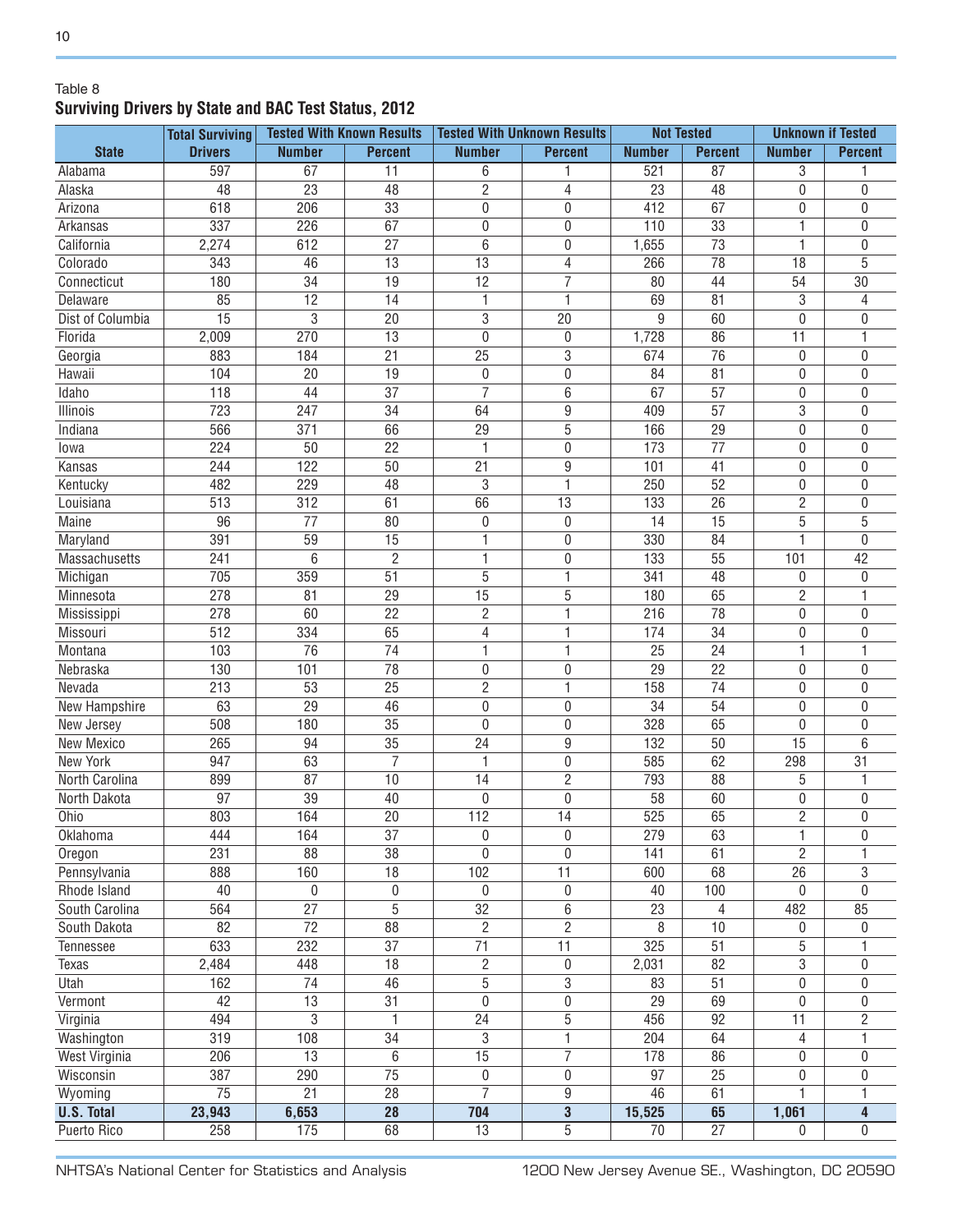#### Table 9 **BAC Test Status for Drivers Involved in Fatal Traffic Crashes, 2003 and 2012**

|                      |                      | 2003                             |                       | 2012                 |                  |                                  |  |  |
|----------------------|----------------------|----------------------------------|-----------------------|----------------------|------------------|----------------------------------|--|--|
|                      | <b>Total Drivers</b> | <b>Tested With Known Results</b> |                       | <b>Total Drivers</b> |                  | <b>Tested With Known Results</b> |  |  |
| <b>State</b>         | <b>Involved</b>      | <b>Number</b>                    | <b>Percent</b>        | <b>Involved</b>      | <b>Number</b>    | <b>Percent</b>                   |  |  |
| Alabama              | 1,375                | 429                              | $\overline{31}$       | 1,214                | 123              | 10                               |  |  |
| Alaska               | 125                  | 60                               | $\overline{48}$       | 83                   | $\overline{55}$  | 66                               |  |  |
| Arizona              | 1,473                | 382                              | $\overline{26}$       | 1,088                | 586              | $\overline{54}$                  |  |  |
| Arkansas             | 819                  | 538                              | 66                    | 734                  | 549              | $\overline{75}$                  |  |  |
| California           | 5,688                | 2,759                            | 49                    | 3,811                | 1,907            | 50                               |  |  |
| Colorado             | 876                  | 471                              | 54                    | 630                  | 273              | 43                               |  |  |
| Connecticut          | 399                  | $\overline{223}$                 | $\overline{56}$       | 332                  | $\overline{132}$ | 40                               |  |  |
| Delaware             | 233                  | 118                              | $\overline{51}$       | 146                  | $\overline{58}$  | 40                               |  |  |
| Dist of Columbia     | $\overline{97}$      | $\overline{11}$                  | $\overline{11}$       | $\overline{20}$      | 4                | $\overline{20}$                  |  |  |
| Florida              | 4,413                | 1,774                            | 40                    | 3,412                | 1,087            | $\overline{32}$                  |  |  |
| Georgia              | 2,264                | 1,518                            | 67                    | 1,676                | 654              | $\overline{39}$                  |  |  |
| Hawaii               | 164                  | 103                              | 63                    | 175                  | $\overline{33}$  | 19                               |  |  |
| Idaho                | 355                  | 200                              | $\overline{56}$       | 244                  | 122              | 50                               |  |  |
|                      |                      |                                  | $\overline{50}$       |                      | 773              | $\overline{58}$                  |  |  |
| <b>Illinois</b>      | 2,002                | 1,006                            |                       | 1,322                |                  |                                  |  |  |
| Indiana              | 1,241                | 790                              | 64                    | 1,107                | 733              | 66                               |  |  |
| lowa                 | 564                  | $\overline{214}$                 | $\overline{38}$       | 491                  | 137              | $\overline{28}$                  |  |  |
| Kansas               | 646                  | 242                              | $\overline{37}$       | $\overline{527}$     | 265              | $\overline{50}$                  |  |  |
| Kentucky             | 1,287                | 529                              | $\overline{41}$       | 1,023                | 628              | 61                               |  |  |
| Louisiana            | 1,251                | 509                              | $\overline{41}$       | 944                  | 572              | 61                               |  |  |
| <b>Maine</b>         | 284                  | 224                              | $\overline{79}$       | $\overline{215}$     | 183              | 85                               |  |  |
| Maryland             | 998                  | 418                              | 42                    | 702                  | 339              | 48                               |  |  |
| Massachusetts        | 615                  | 169                              | $\overline{27}$       | 449                  | 119              | $\overline{27}$                  |  |  |
| Michigan             | 1,873                | 884                              | 47                    | 1,325                | 821              | 62                               |  |  |
| Minnesota            | 873                  | 643                              | 74                    | 537                  | 290              | 54                               |  |  |
| Mississippi          | 1,121                | 465                              | 41                    | 684                  | 185              | $\overline{27}$                  |  |  |
| Missouri             | 1,655                | 814                              | 49                    | 1,096                | 802              | $\overline{73}$                  |  |  |
| Montana              | $\overline{319}$     | 222                              | $\overline{70}$       | $\overline{250}$     | $\overline{206}$ | $\overline{82}$                  |  |  |
| Nebraska             | 395                  | $\overline{317}$                 | 80                    | 284                  | 223              | $\overline{79}$                  |  |  |
| Nevada               | 495                  | 261                              | $\overline{53}$       | 355                  | 175              | 49                               |  |  |
| <b>New Hampshire</b> | 166                  | $\overline{112}$                 | 67                    | 147                  | 105              | $\overline{71}$                  |  |  |
| New Jersey           | 1,038                | 568                              | $\overline{55}$       | 816                  | 451              | 55                               |  |  |
| <b>New Mexico</b>    | 500                  | $\overline{262}$                 | 52                    | 471                  | 275              | $\overline{58}$                  |  |  |
| <b>New York</b>      | 1,982                | 363                              | 18                    | 1,569                | 540              | $\overline{34}$                  |  |  |
| North Carolina       | 2,167                | 936                              | $\overline{43}$       | 1,732                | 704              | 41                               |  |  |
| North Dakota         | 137                  | 85                               | 62                    | $\overline{218}$     | 147              | 67                               |  |  |
| Ohio                 | 1,863                | 1,159                            | 62                    | $\frac{1,573}{ }$    | 689              | 44                               |  |  |
| Oklahoma             | 931                  | 441                              | $\overline{47}$       | 939                  | 617              | 66                               |  |  |
| Oregon               | 625                  | 401                              | 64                    | 426                  | 266              | 62                               |  |  |
| Pennsylvania         | 2,220                | 1,088                            | 49                    | 1,797                | 803              | 45                               |  |  |
| Rhode Island         | 141                  | 66                               | 47                    | $\overline{87}$      | 40               | 46                               |  |  |
| South Carolina       | 1,345                | 487                              | 36                    | 1,153                | 507              | 44                               |  |  |
| South Dakota         | 220                  | 182                              | 83                    | 174                  | 159              | 91                               |  |  |
| Tennessee            | 1,615                | 455                              | 28                    | 1,365                | 580              | 42                               |  |  |
| <b>Texas</b>         | 5,224                | 1,849                            | 35                    | 4,564                | 1,531            | 34                               |  |  |
| <b>Utah</b>          | 377                  | 213                              | 56                    | 295                  | 159              | 54                               |  |  |
|                      | 98                   |                                  |                       | 96                   | 63               |                                  |  |  |
| Vermont              |                      | 62<br>447                        | 63<br>$\overline{34}$ |                      | 434              | 66<br>$\overline{42}$            |  |  |
| Virginia             | 1,305                |                                  |                       | 1,026                |                  |                                  |  |  |
| Washington           | 793                  | 410                              | $\overline{52}$       | 596                  | 354              | $\overline{59}$                  |  |  |
| <b>West Virginia</b> | $\overline{542}$     | 304                              | $\overline{56}$       | 450                  | 244              | 54                               |  |  |
| Wisconsin            | 1,131                | 749                              | 66                    | 806                  | 671              | 83                               |  |  |
| Wyoming              | 197                  | 100                              | 51                    | 161                  | $\overline{72}$  | 45                               |  |  |
| <b>U.S. Total</b>    | 58,517               | 27,032                           | 46                    | 45,337               | 21,445           | $\overline{47}$                  |  |  |
| <b>Puerto Rico</b>   | 647                  | 444                              | 69                    | 432                  | 179              | 41                               |  |  |